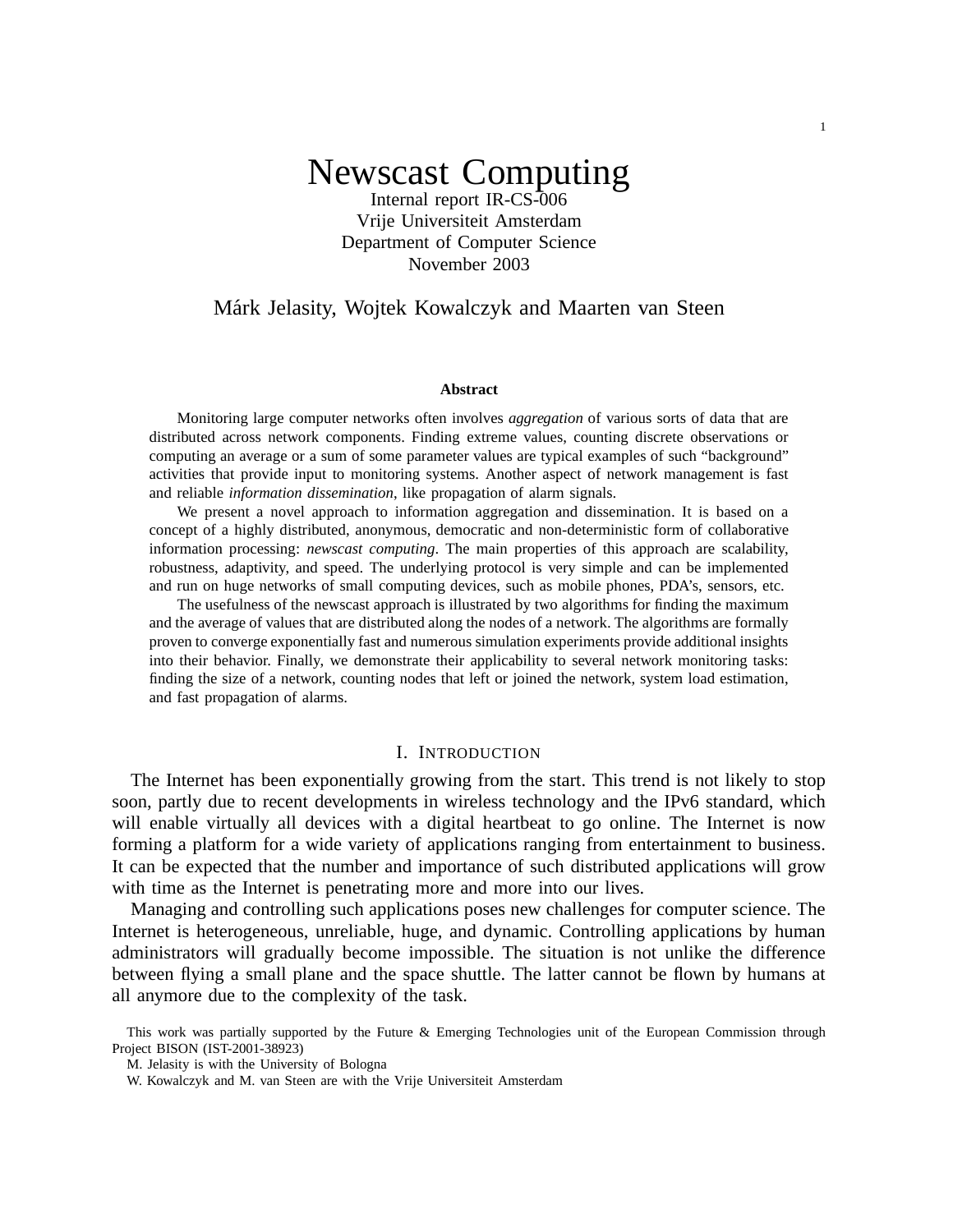Solving the problem of control and monitoring (analysis) in such an environment is a grand scientific challenge. Working towards this goal, in this paper we are proposing a method for a specific task: aggregating information in a *large* and *highly dynamic* distributed environment in a robust, dependable manner. By aggregation we mean finding statistics over a set of numeric values that are distributed over a wide-area application, like extremal values, average, sum, count, variance, etc. In particular, in this paper we will emphasize the applicability of these aggregated statistics for network monitoring.

In the context of network monitoring, our application model is the following. The distributed environment is a network consisting of a possibly huge number of *nodes*. All nodes have *attributes*, like memory size, disk size, CPU speed, network bandwidth, current load, etc. The network is dynamic. Nodes can join and leave, and furthermore their attribute values can also change.

Our solution to finding aggregates of attribute values of nodes is based on an epidemic protocol we have recently developed. The protocol is called *newscast*. Newscast is a so-called peer-to-peer protocol. All nodes are equivalent and run the same algorithm. The purpose of the protocol is to maintain and disseminate *up-to-date* information in a robust, self-organizing way, without any central intervention, in a possibly dynamically changing and large-scale environment. The basic underlying idea is that all nodes periodically exchange information with each other including membership information (addresses of other nodes) and application specific information. Furthermore, each piece of information gets a timestamp when created which is used to remove outdated items.

In this paper we will describe the newscast protocol and apply it to calculate aggregates that are useful for network monitoring. In Section II we discuss related work. The purpose of Section III is to give an intuitive introduction to the key ideas of the paper, in particular the possibility of the application of *epidemics* and *diffusion* for calculating aggregates. These ideas are elaborated upon in other sections. Section IV introduces the newscast protocol from an algorithmic point of view, followed by Section V which demonstrates the robustness and scalability of the protocol. Building on newscast, Sections VII and VIII elaborate on the ideas introduced in Section III with theoretical analysis and simulation results. Various applications of newscast computing to network monitoring and control are presented in Section IX. Section X concludes the paper.

# II. RELATED WORK

Our approach to network monitoring is related to several sub-areas of distributed computing. They include the following.

*a) Epidemic protocols:* Epidemic protocols are becoming more and more popular since the publication of the seminal paper by Demers et al. [1]. A recently completed survey by Eugster et al. provides an excellent introduction to the field [2]. Epidemic algorithms have been applied to solving several practical problems like database replication [1], failure detection [3] and resource monitoring [4]. A large body of theoretical work is also available due to the general importance of understanding epidemics [5] and its close relation to random graph theory [6].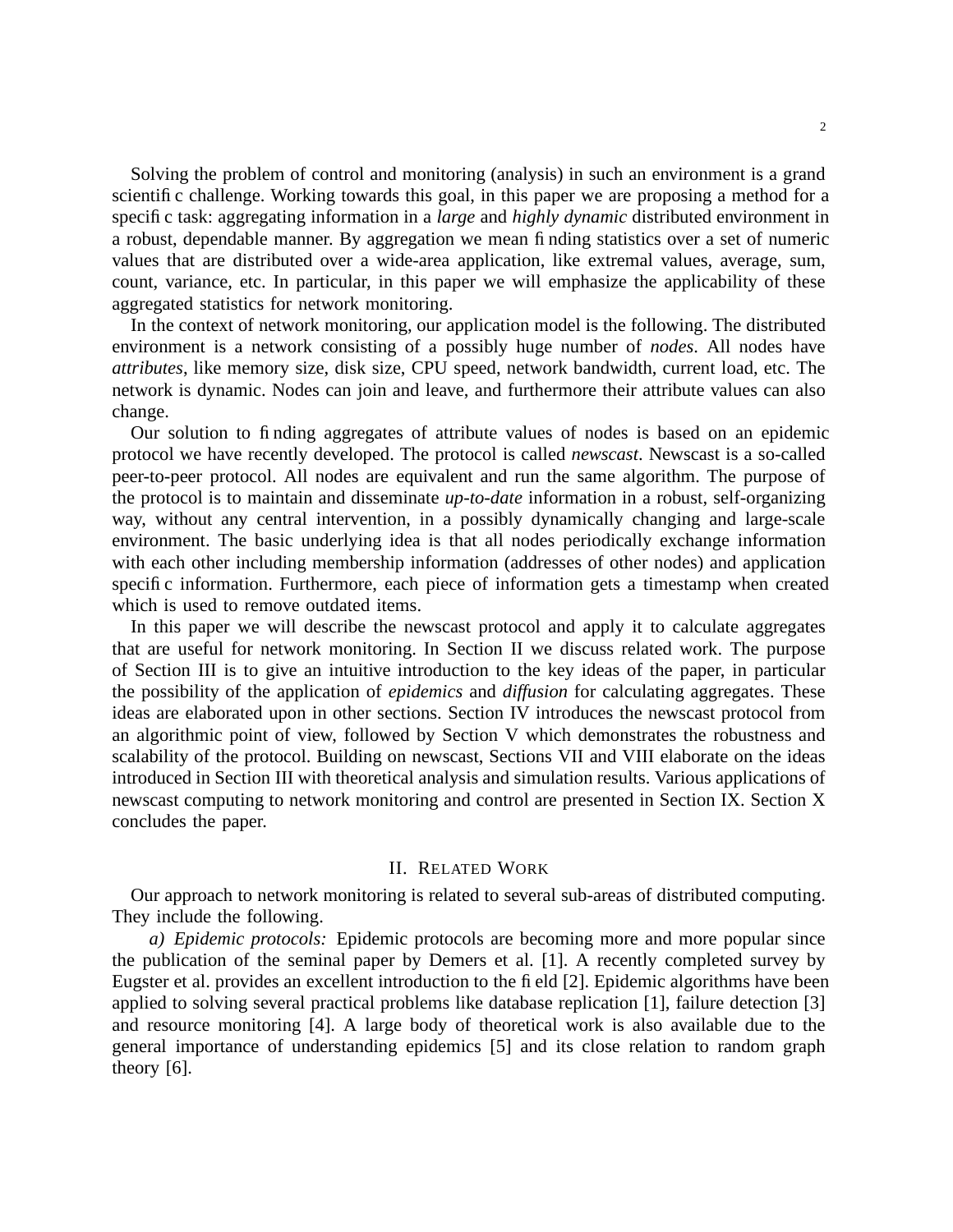*b) Self-organizing topology management:* There are countless protocols for managing different kinds of topologies in an adaptive fashion. Here we focus only on those that maintain a random (or unstructured) topology. The most well-know examples are SCAMP [7], lpbcast [8], a method to build random expander graphs [9], [10]. Newscast is targeted at extremely large and dynamic environments. In its approach and scope, the closest to newscast is lpbcast. The lpbcast protocol is also based on epidemic-style information dissemination, it is also proactive and maintains a regular random topology. However, the resulting communication graph shows rather significant differences from that of newscast. This difference is important because the communication graph defines crucial constraints on possible applications.

*c) Aggregation in distributed environments:* The field of distributed computation of aggregates is less established than epidemic protocols. An overview of the problem can be found in [11].

A prominent approach is Astrolabe [4] which is a hierarchical architecture for aggregation in large distributed systems. Our approach is substantially different in that it is extremely simple, lightweight, and aimed at unstructured, highly dynamic environments. In the case of our protocol the overhead of installation and maintenance is virtually negligible. A related work is [12] which is also based on a hierarchical approach. While building hierarchies indeed reduces the cost of finding the aggregates, it introduces additional overhead having to maintain this hierarchical topology in a dynamic distributed environment. Moreover, due to being hierarchical, it also needs extra effort and protocols to broadcast the result continuously over the network if all nodes need to know the result continuously.

Another recent work [13] discusses many approaches, based on spanning tree induction and using other, more redundant topologies. While being the closest to our approach, a main difference is that the protocols described there are *reactive*: aggregation is initialized from a certain point and the result is known by only that node. This makes it hard to adopt for solving our present research problem, continuous network monitoring, similarly to the other approaches mentioned above.

*d) Network Monitoring:* Network and systems monitoring has since long been part of management architectures that tend to be large, complex, and difficult to scale across wide-area systems (see, for example, [14]). Recently, new insights have led to completely decentralized monitoring solutions, often involving mobile agents [15]. Also the research into scalable eventnotification systems that deploy peer-to-peer technology is highly relevant to our work.

Siena is arguably one of the first large-scale event-notification systems, which effectively applies a combination of multicasting and content-based routing to efficiently notify events to interested parties [16]. However, approaches such as followed in Siena require that a network of servers is first installed before application-level multicasting can be deployed.

In this respect, more interesting is Scribe [17]. Scribe is an application-level multicasting system that is built on top of Pastry, a structured peer-to-peer network [18]. Scribe allows the formation of topic-based publish/subscribe groups in a fully dynamic and decentralized fashion.

A step further in this direction is taken in PeerCQ [19]. It is a general-purpose information monitoring system in which a client can formulate continual queries, that is, queries related to possibly continuous changes of data over time. The key idea behind PeerCQ is to let an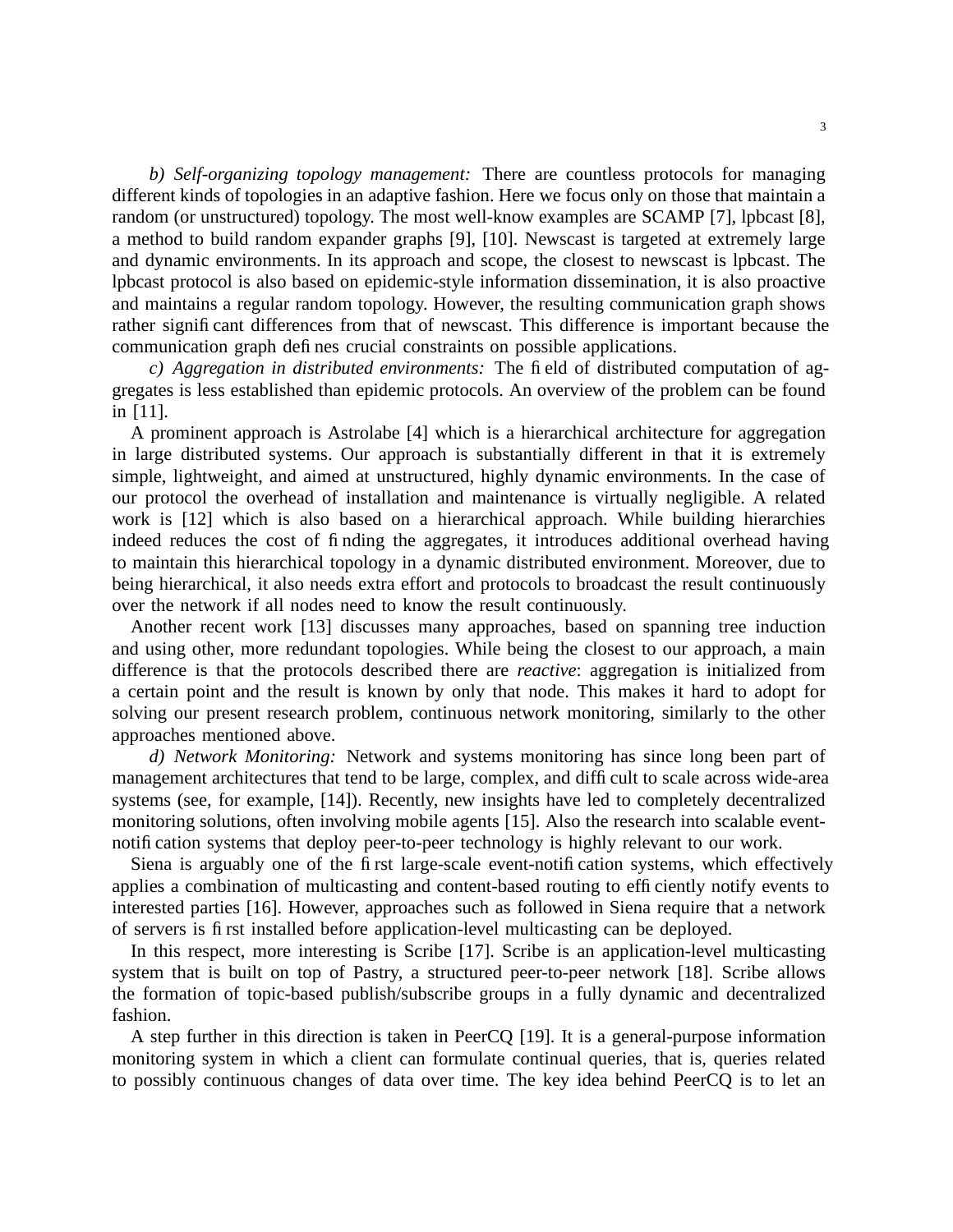```
do forever {
   e = \text{waitForEvent};
   if e is TIMEOUT {
       n_i = randomPeer()
       send x_i to n_jreceive x_i from n_ix_i = \text{aggregate}(x_i, x_j)}
   if e is message x_i from n_i {
       send x_i to n_jx_i = \text{aggregate}(x_i, x_j)}
}
```
Fig. 1. The protocol run by each peer. It is assumed that a timer generates a TIMEOUT event regularly in every  $\Delta T$  time units.

arbitrary peer monitor the data and machines involved in a single query. Because each query has a unique identifier, this scheme fits nicely with the identifier-based routing protocols inherent to structured peer-to-peer systems. A drawback of this approach is that there may be many peers monitoring the same data or machines, in turn introducing a potential scalability bottleneck.

Scalable liveness detection has very recently been proposed in [20]. The essence of the proposed protocol is to offload the number of probes for a single device to its probing processes. The latter are dynamically organized into an overlay network by letting the device, on each probe, return the addresses of the last N processes that probed it as well. This approach will permit a probing process to reduce its probing frequency, because it will be informed by one its peers whenever the status of the monitored device changes.

## III. DISTRIBUTED AGGREGATION: THE BASIC IDEA

As already mentioned, we will base our aggregation algorithms on the newscast protocol. In this section, however, we focus only on the basic idea of our approach to aggregation, abstracting away from newscast.

Consider a huge collection of nodes, where each node  $n_i$  maintains a single number  $x_i$ . The goal is to let nodes compute some aggregate of these values in a fully decentralized way. The algorithm in Figure 1 is at the heart of our aggregation approach and is executed by each peer. We assume that a timer generates a TIMEOUT event every  $\Delta T$  time units. When this happens, a peer selects another peer at random, sends its current value, and waits for the response. Its own value is then updated by aggregating it with the response. In this light, whenever a node is contacted by another peer, it simply computes the aggregate of its own and the incoming value. We will focus on two implementations of the function aggregate(): average and maximum.

*e)* Average: In this case aggregate $(x_i, x_j) = (x_i + x_j)/2$ . We will show that for each node  $n_i$ ,  $x_i$  converges exponentially fast to the overall average, provided we guarantee that the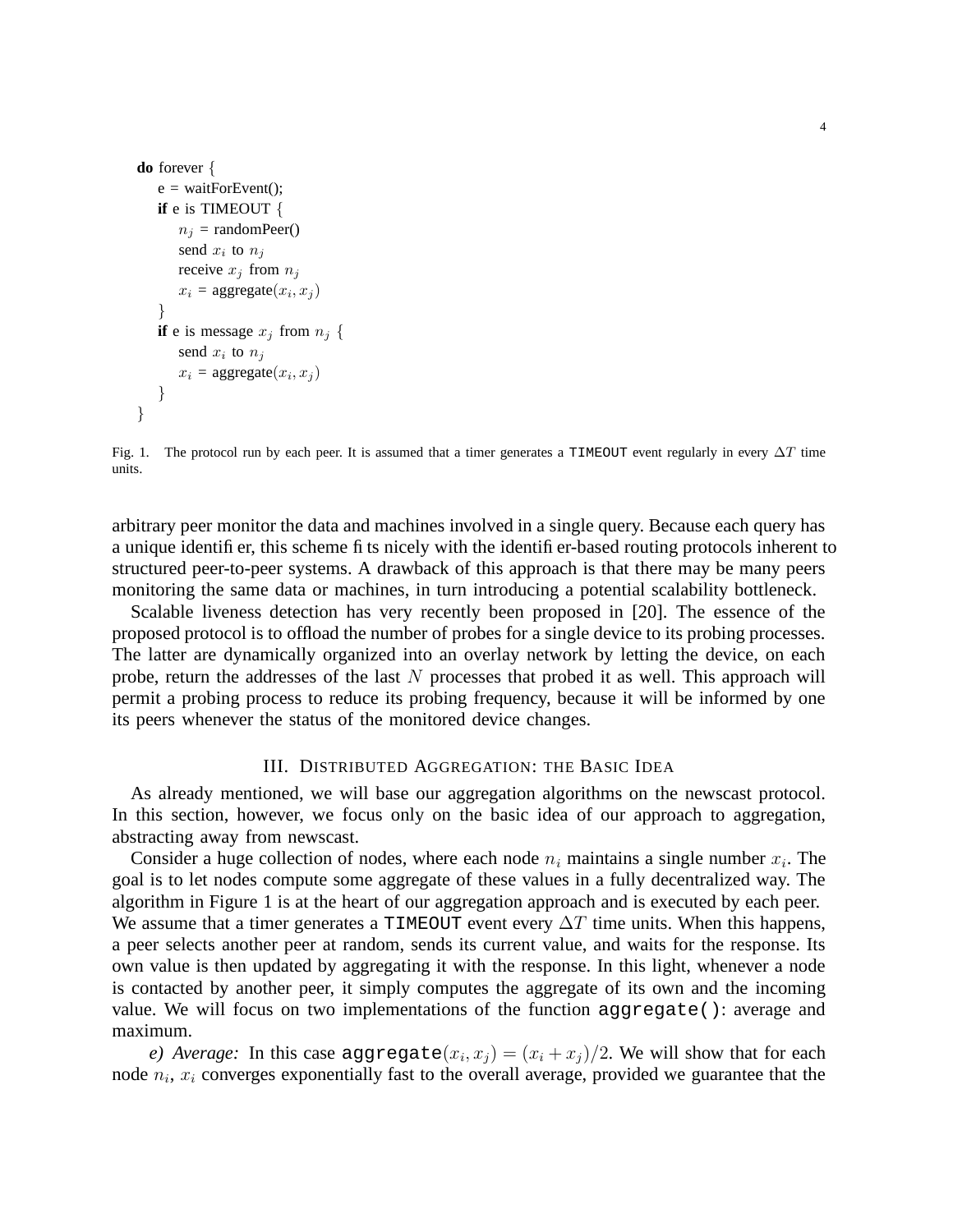peers are indeed selected (more or less) randomly. Note that the algorithm results in *diffusionlike* dynamics over a random topology. Thinking of the values as being the concentration of some substance, the elementary averaging step is indeed equivalent to the equalization of the concentrations at the two locations. Motivated by this analogy, we will call this approach *diffusion-based aggregation*.

Being able to compute averages in a fully decentralized manner is by itself interesting. However, with an appropriate choice of the semantics of the values  $x_i$ , it is possible to calculate the network size, the sum of values, the variance, etc. For example, if initially exactly one node holds the value 1 and all the others hold 0, then it is obvious that eventually each node will be able to estimate the size of the network which is  $1/\overline{x}$ .

*f) Maximum*: In this case aggregate $(x_i, x_j) = \max\{x_i, x_j\}$ . We will show that for each node,  $x_i$  converges super-exponentially fast to the overall maximum, again, provided we guarantee that the peers are selected randomly.

To understand the dynamics better, consider that no matter which node holds the value which turns out to be the maximum, the speed of dissemination of the true maximum value is exactly the same as if it was effectively broadcast via a push-pull epidemic protocol. Motivated by this observation, we will call this approach *epidemic-based aggregation*.

# IV. THE NEWSCAST PROTOCOL

We shall call the basic entities which run the newscast protocol at each network node *correspondents*. The motivation for this choice will be clarified later.

The newscast protocol is responsible for two functions at the same time. The first is maintaining a possibly very large group of correspondents taking care of joining and leaving members and failures (membership management). Second, it is responsible for a special form of information dissemination among the group members, which we call *newscasting*. The protocol is extremely simple: each correspondent knows only a (continuously changing) small set of peers of which one is randomly chosen to exchange information. The newscast protocol is fully distributed and symmetric: the algorithm run by all correspondents is completely identical.

The newscast protocol is not an application by itself, it provides only membership and information dissemination services to applications. It is crucial to understand how an application and newscast cooperate, in other words, understand the interface between an application and newscast.

Obviously, newscast supports distributed applications. From now on we will refer to the component of the application running at a fixed network node as an *agent*. Note that it is not assumed that all agents of an application run identical algorithms. We consider the interface between the correspondent and the agent running at the same node. Without loss of generality we assume that each agent has exactly one correspondent attached to it.

The interface consists of two callback functions that have to be implemented by all agents. The correspondent asks the agent regularly for *news* by means of the callback function get-News(). In addition, the correspondent provides the agent with news collected by peer correspondents from other agents of the application through the callback function newsUpdate(news[]). The architecture is illustrated in Figure 2.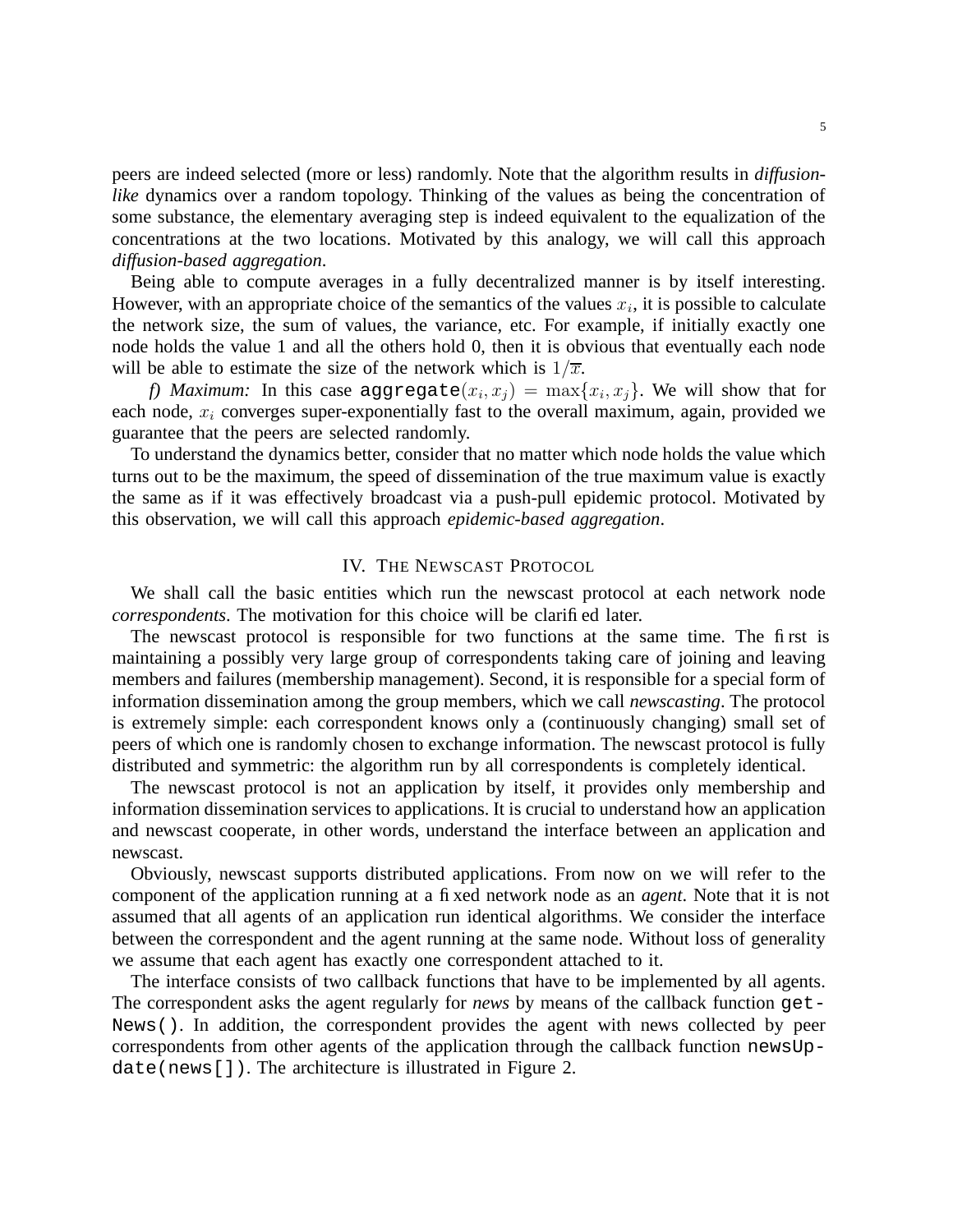

Fig. 2. The conceptual organization of a newscast application.



Fig. 3. The format of news items and cache entries.

The definition of what counts as news is application dependent. The agents simply live their lives (perform computations, listen to sensors and the news, etc.) and based on the computations they have completed and the information they have collected they must provide the correspondent with news when asked.

## *A. Principal Operation*

Each correspondent maintains a *fixed-sized* cache of  $c$  news items, where  $c$  is a parameter. Whenever an agent passes a news item to its correspondent, the latter timestamps the item, adds its own network address, and subsequently caches the item. A news item itself consists of an agent identifier and the actual news as provided by the agent, as shown in Figure 3.

Correspondents regularly exchange caches as follows. Each correspondent executes the following five steps once every  $\Delta T$  time units.

- 1) Request a fresh news item from the local agent by calling getNews(). Create a new cache entry and insert it into the cache.
- 2) Randomly select an accessible peer correspondent using the network addresses of other correspondents as found in the cache and ask this peer to exchange information.
- 3) Send all cache entries to the selected peer, and, in turn, receive all the peer's cache entries (at most c items).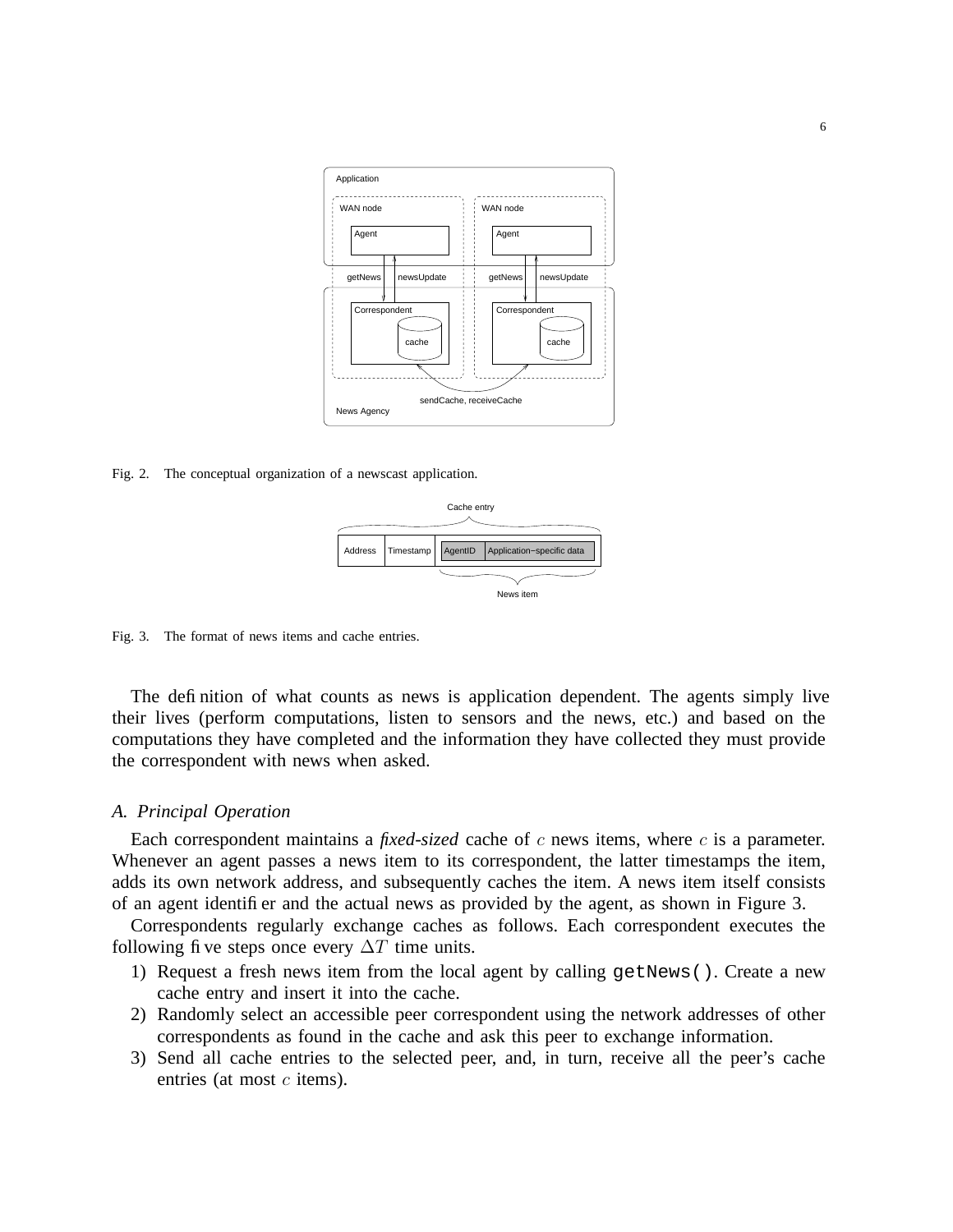- 4) Pass the received cache entries from the peer agent to the local agent by calling newsUpdate().
- 5) Merge the received entries into the local cache.
- 6) The correspondent now has at most  $2c + 1$  cache entries; it subsequently throws away the oldest ones to keep the  $c$  freshest ones.

The merge and insert operations of the cache ensure that from one agent there is at most one item in the cache after the operation, the one with the freshest timestamp.

The selected peer correspondent (the passive party) executes the same algorithm except, of course, the peer selection step.

We call ∆T the *cycle length*. Even though the system is not synchronized, it is often convenient to talk about *cycles* of the protocol, which are simply consecutive wall clock time intervals of length  $\Delta T$  counted from some convenient starting point.

The protocol does not require that the clocks of correspondents are synchronized, but only that the timestamps of news items in a single cache are mutually consistent. This can be achieved as follows. When a correspondent  $A$  passes its cache to  $B$ , it also sends along its current local time,  $T_A$ . When B receives the cache entries, it subsequently adds to the timestamp of each entry the value  $T_B - T_A$ , effectively normalizing the time of each new entry to those already cached. We assume that the communication time between two correspondents is smaller than  $\Delta T$ . This method introduces errors but exact synchronization is not necessary, so this solution fully suffices.

Note that if  $\Delta T$  is chosen to be so small that this assumption is violated then newscast will not be able to work correctly anyway since in each cycle at least one communication has to be completed according to the protocol.

## *B. Membership Management*

The newscasting protocol disseminates correspondent addresses together with news items submitted by the agents. This automatically provides us with membership management functionality.

Subscriptions do not need any special sequence of communications, the new correspondent simply has to initialize its cache with at least one known correspondent which is already a member of the group, and start to execute the protocol. In Section V we will see that the system is not sensitive to subscription patterns and tolerates the worst case when each new member subscribes through the same fixed correspondent.

Unsubscriptions are treated as failures. An unsubscribing correspondent simply has to stop communicating. Outdated information is quickly removed from the system so if a correspondent does not keep communicating, it will be forgotten.

## *C. Newscasting is not Broadcasting*

It is important to note that newscasting is different from epidemic broadcasting or flooding, a difference that is easily overlooked and which may lead to confusion. A first observation is that newscasting is proactive, that is, it is not initiated by a single node, nor will it ever end. Second, unlike broadcasting, newscasting disseminates a given news item only to a random,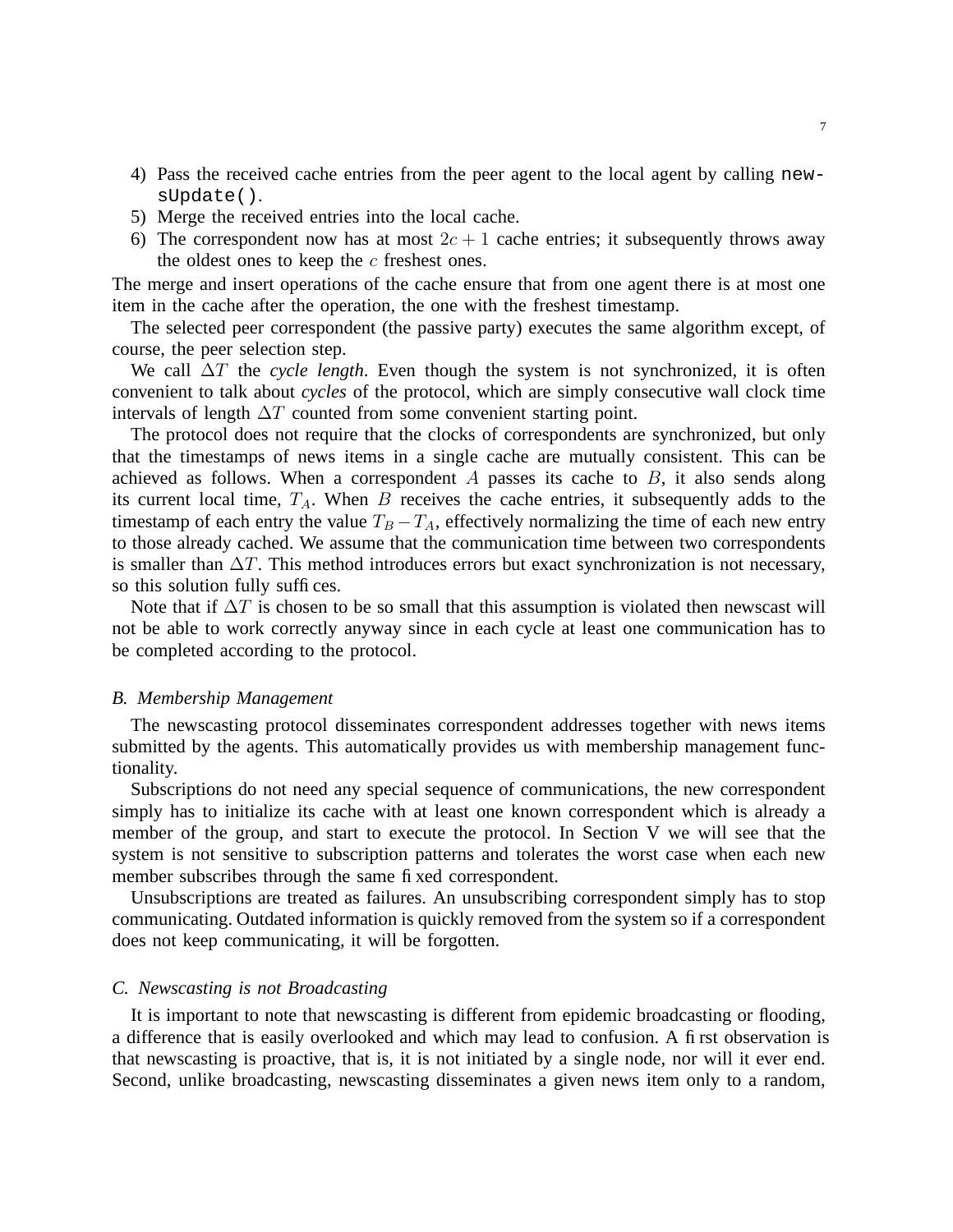relatively small group of peers. This limited dissemination is caused by the fact that, eventually, a news item is removed from a cache in favor of a fresher item.

These observations do not imply that newscasting cannot be deployed for broadcasting purposes. For example, a naive broadcasting scheme is to have an agent repeatedly return the same news when it is called back through getNews(). This scheme, however, will only slowly propagate news to all agents. A much better scheme is to let other agents store, and subsequently forward an incoming news item when requested for fresh news. This store-andforward scheme effectively mimics a flooding algorithm. A more sophisticated solution is to deploy constrained forwarding in order to avoid that nodes receive too many duplicates. These alternatives are discussed later.

These examples illustrate the flexibility of newscasting which allows the implementation of a wide range of communication mechanisms and computations; a flexibility we use for computing aggregates as we explain later.

# V. PROTOCOL ANALYSIS

We would like the newscast protocol to have the following (slightly interrelated) properties:

- 1) *Self-organizing:* In the presence of very different patterns by which nodes join and (un)intentionally leave the system, it should continue to properly operate without manual intervention.
- 2) *Effective:* Information should be disseminated to each member in a fast and predictable manner.
- 3) *Scalable:* The same quality of service should be provided at acceptable costs even if the group of members is very large.
- 4) *Robust:* The system should tolerate severe damage, such as a massive failure of nodes.

In this section we will present empirical evidence that the newscast protocol indeed has the properties listed above.

It is important to stress that our approach to design was not developing a complex and sophisticated protocol that can provably achieve a pre-determined list of properties. Instead, we opted for keeping the design as simple as possible and analyzing its behavior afterwards as if it was a biological or physical system. In other words, our goal is to explore the power of *emergence*. There are no dedicated, specifically designed mechanisms to, for example, recover the network after damage, or to react to growing network size or increasing unreliability. The protocol performs the same simple operation irrespective of the circumstances and we will argue that it still reacts appropriately in a wide variety of settings.

In most experiments we will consider the communication graph that is defined by the set of participating correspondents (the nodes of the graph) and the addresses of peer correspondents in their caches (targets of directed edges). In other words, there is a directed edge from correspondent  $c_1$  to  $c_2$  if and only if the address of  $c_2$  is contained in the cache of  $c_1$ . This graph is extremely important since robustness and the effectivity of information dissemination depend on its properties. We will denote this graph in cycle  $t$  by  $D_t$ . This graph could also be called the "knows-about" graph, because the directed edges are defined by peers the correspondents know about.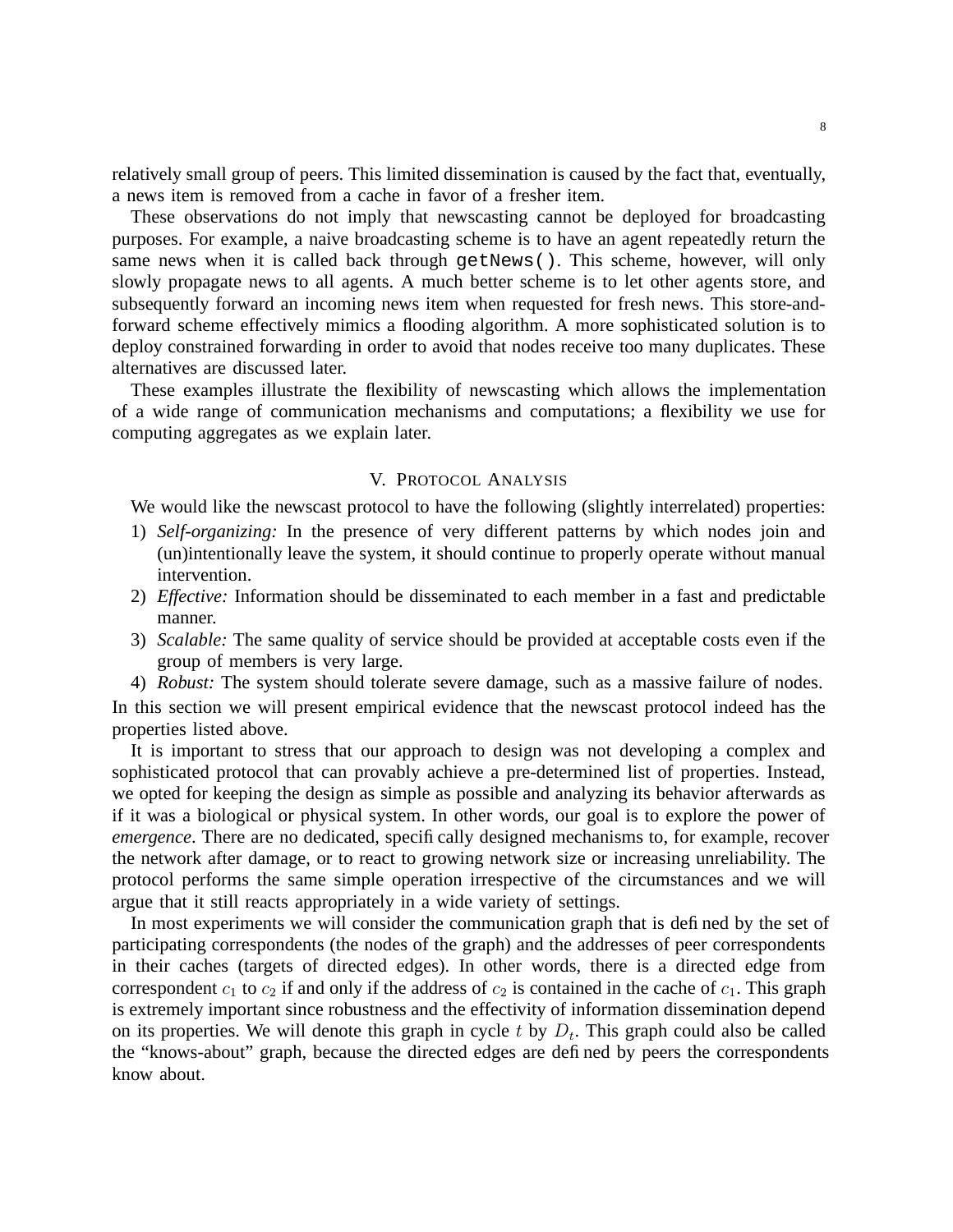The graph  $D_t$  is c-regular, that is, all correspondents have cache size c and therefore c outgoing edges (provided the number of correspondents is larger than c). In the following we will denote the number of correspondents by N.

Instead of examining the "knows-about" graph, we are more interested in the "can-communicatewith" graph, which we get by simply dropping the orientation of the edges in  $D_t$ . This is motivated by the fact that the information exchange performed by newscast is symmetric, it does not matter which party initiated the connection. We will denote this undirected version of the communication graph by  $G_t$ . Unlike  $D_t$ ,  $G_t$  is not necessarily regular but the degree of each node is at least c.

## *A. Bootstrapping and Dynamic Environments*

Newscast is a protocol designed for dynamic environments, and is itself dynamic even if the environment remains the same. The communication graph is constantly changing. We are interested in whether important properties of the graph converge to a fixed value from a wide variety of starting conditions, that is, is there a stable equilibrium with respect to that property? In other words, is *self-organization* observable? In this section we focus on *average path length*. This value is defined by averaging the minimal path lengths between all pairs of nodes. This property is important because it is directly related to the efficiency of information dissemination.

There are at least two cases when convergence is crucial. The first is bootstrapping, that is, the scenarios when many new nodes join according to a possibly artificial non-random pattern. The other case is recovery from damage. Figure 4 illustrates these two cases.

Figure 4(a) shows convergence after the network is initialized in three different ways: at random, as a lattice, and as a growing structure. Random initialization fills the cache with available peer addresses that are drawn at random. In the case of lattice initialization, the initial network is defined as follows. If the correspondents are  $v_1, \ldots, v_n$  then there are edges from  $v_i$  to  $v_{(i+j) \mod n}$ , where  $j = -c/2, \ldots, c/2$  (assuming c is even), and  $i = 1, \ldots, n$ . In the case of growing, the initialization process starts with only one correspondent,  $v_0$ . Then in each cycle 5% of all the nodes are added, until cycle 20. All the new nodes are initialized with a single connection to the oldest node  $v_0$ . This can be considered as a worst case scenario because the network growth is maximally unbalanced.

Figure 4(b) shows convergence after a radical fluctuation of membership. During 20 cycles, starting from cycle 20, in each cycle a random 10% of the nodes are replaced with new nodes. This way the number of node removals reaches  $2N$  during the 20 cycles. The new nodes are linked to only a single fixed node, just like in the case of the worst case scenario of network growth described above. Each time this fixed node is removed from the network a new one is selected.

It can be observed that independently of the pattern of subscription or the initial graph topology, the average path length quickly converges to the same value.

#### *B. Information Dissemination*

Having seen the convergent behavior of the newscast network, let us turn to the property of average path length in more detail, which is a key feature that determines the efficiency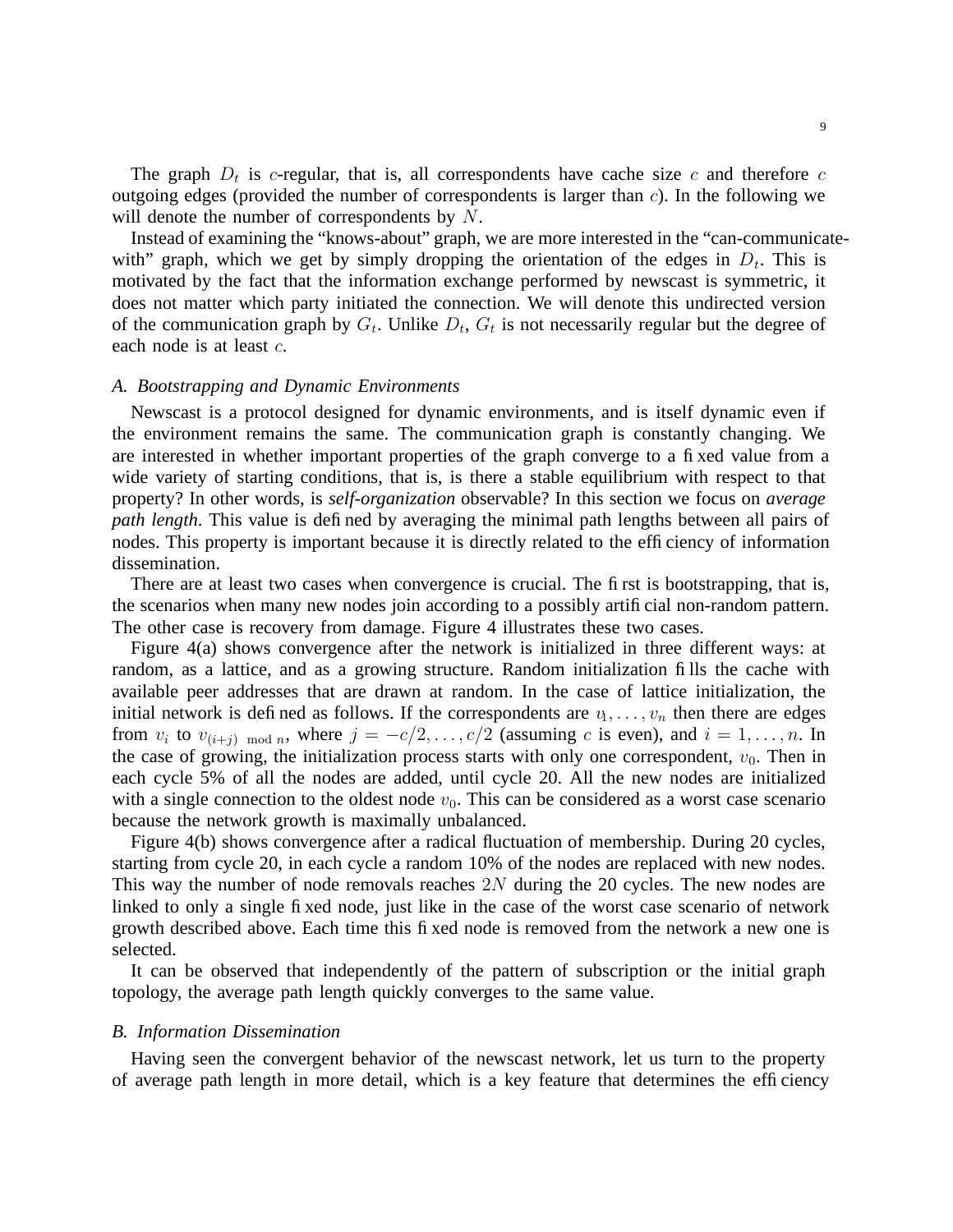

(a) Convergence after bootstrapping. Bar indicates end of growth in the "growing" case.



(b) Response to severe damage. Bars indicate damage interval.

Fig. 4. Convergence of the average path length. In all experiments  $c = 40$  and  $N = 10^5$  (see text for further explanation).

of information dissemination. All results presented here were obtained from the undirected communication graph after running the protocol for 50 cycles to allow the average path length to converge.

To allow efficient information dissemination, the average path length has to be small and it should preferably grow only logarithmically with network size. Figure 5 shows that we clearly have such a growth. Also, we can observe that, as expected, increasing the cache size decreases the path length.

The newscast network cannot be modeled as a random network, however. As Figure 6 shows, the average clustering of the network is very high. The clustering coefficient of a node is defined by the proportion of the number of edges between the neighbors of the node and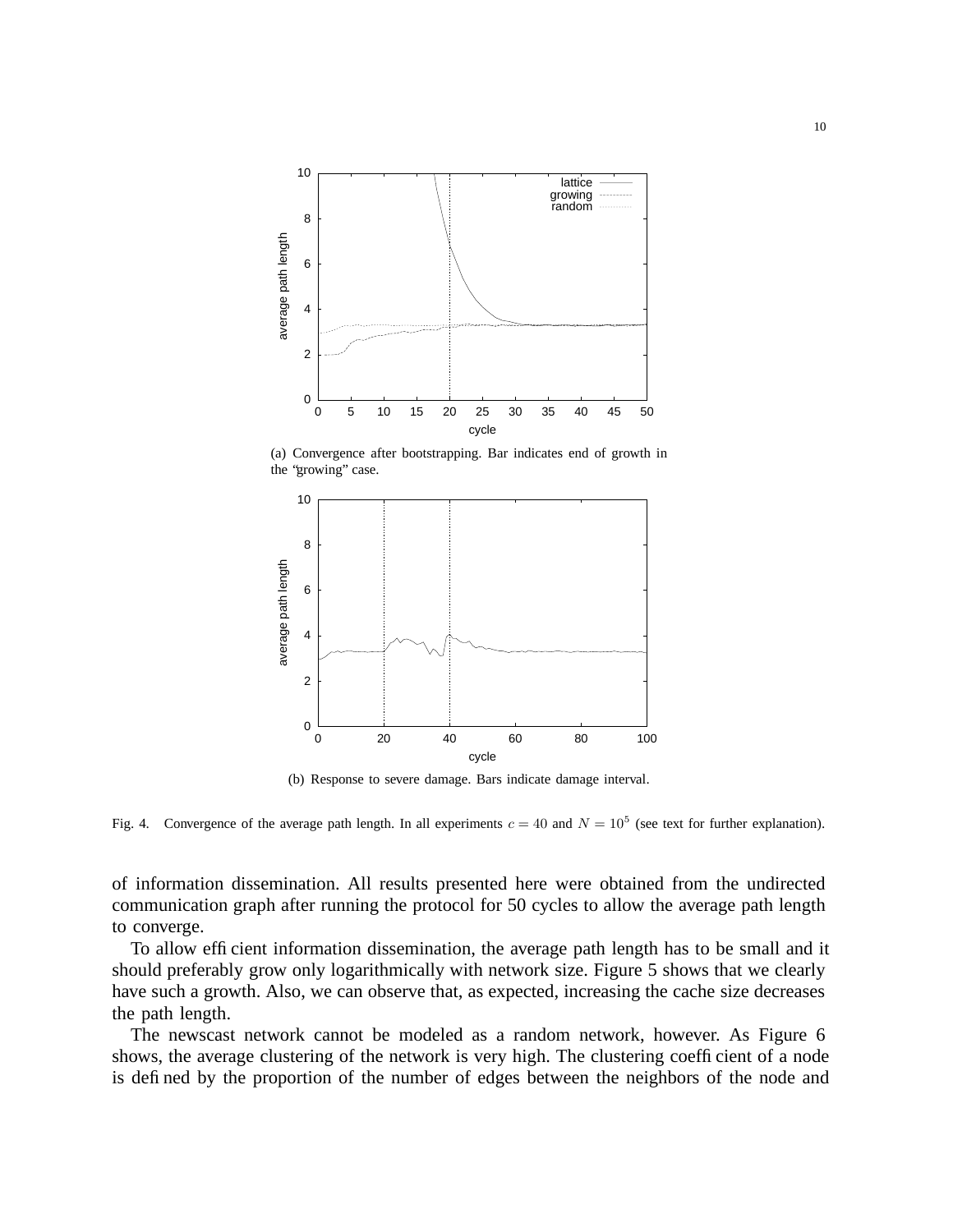

Fig. 5. Average path length as a function of network size and cache size. All data was obtained from  $G_{50}$  starting with a random topology.



Fig. 6. The clustering coefficients a function of network size and cache size. All data was obtained from  $G_{50}$  starting with a random topology.

all possible edges [21]. In other words, if a node has  $k$  neighbors, and the subgraph induced by these neighbors has m edges, then the clustering coefficient is  $2m/k(k - 1)$  since there could be at most  $k(k - 1)/2$  edges. The clustering coefficient of a graph is the average of the clustering coefficients of its nodes. For comparison, in a random graph where each pair of nodes is connected with probability  $2c/n$ , the clustering coefficient is exactly  $2c/n$ . This is much smaller than the values shown, while in such a random graph the average degree is 2c, approximately the same as in the undirected newscast graphs.

The large clustering coefficient is fortunately not problematic because the average path length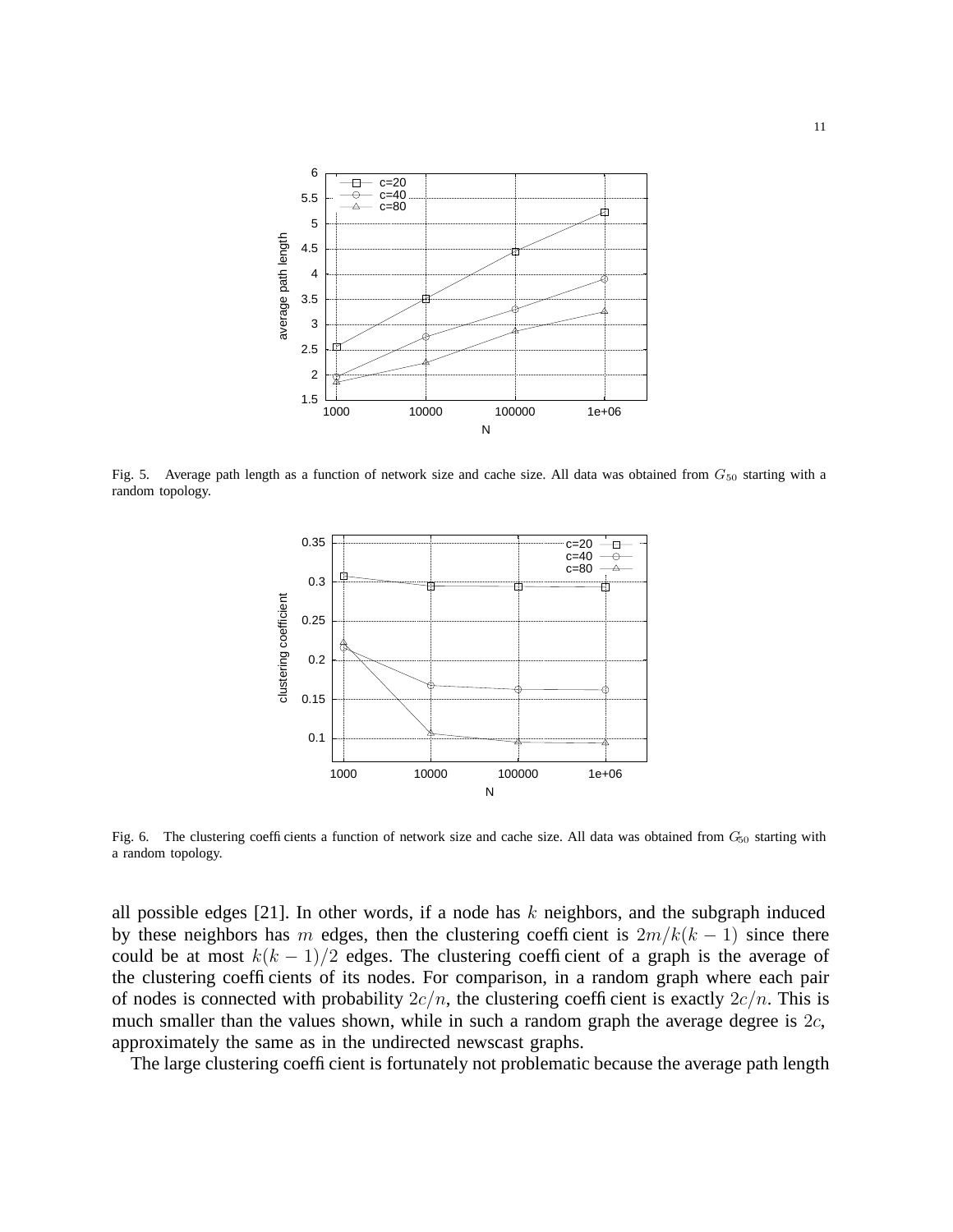

Fig. 7. The effect of random node removal. All data was obtained from  $G_{50}$  with  $n = 10^5$ , starting with a random topology.

is small. This means that information dissemination is still efficient because an arbitrary pair of nodes are separated only by a few links. Furthermore, in Section VI we will show that from the point of view of the applications presented here the newscast graph is a sufficiently good approximation of a random graph.

# *C. Robustness*

One important property of a communication network is robustness to random node removal. As before, we examine the undirected version of the communication graph. Figure 7 shows how the newscast network reacts to random node removal. It can be seen that with a cache size of 80 practically all the remaining nodes are connected.

Even though it can be seen that most of the network remains connected forming one large connected component, it is not clear from the figure when the first small components start to disconnect from this large component. For cache sizes 20, 40 and 80 this happens after removing 68%, 83% and 94% of the nodes, respectively.

## *D. Communication Costs*

Let us begin with the global communication costs. The cycle length,  $\Delta T$ , defines the wall clock time of one newscast cycle. The communication cost of one cycle for the overall system depends on the cache size c. In each  $\Delta T$  time units each correspondent initiates exactly one information exchange session which involves the transfer of 2c cache entries. The size of a cache entry can be seen from Figure 3. It has a fixed-sized component and a news item, which is application dependent. In the case of aggregation, a news item will generally be either empty or a single floating point number. Clearly, the global communication costs of one cycle grows linearly with the network size, but stays constant from the perspective of a single node.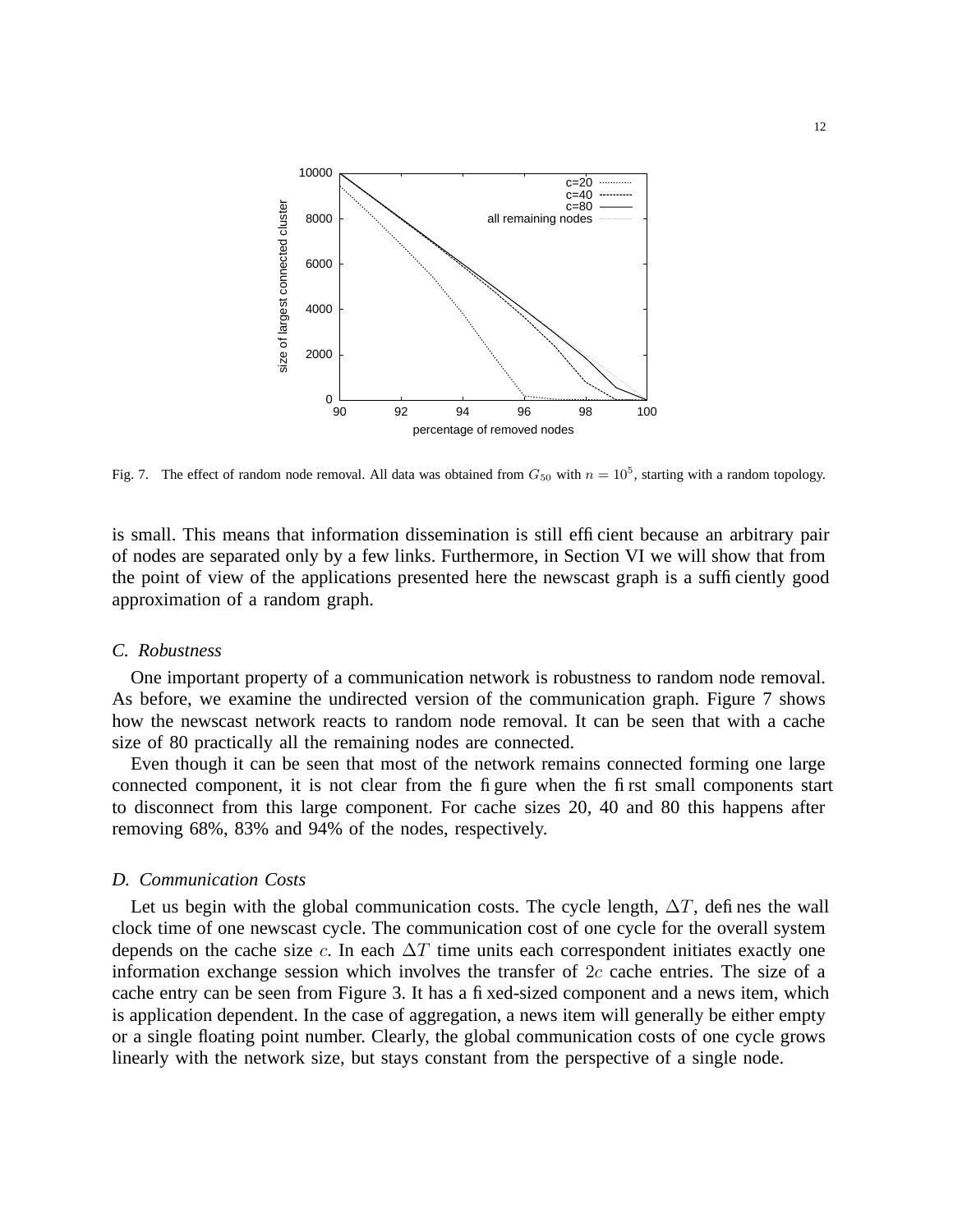

Fig. 8. Incoming number of cache exchange requests per cycle, per node. The empirical probabilities are calculated from a sample generated by recording the incoming connections for a fixed node in each cycle during 1000 cycles of the protocol.

For the communication costs at a single node, we observe the following. Each node initiates one connection in each cycle, and it is contacted by a random number  $k$  of peers. Assuming unbiased random cache content, it can easily be shown that for large network size the distribution of k is Poisson(1). Figure 8 shows that the distribution of the incoming connections is close to the Poisson distribution.

An important consequence, which is valid for both local and global costs, is that there are no performance peaks. The communication costs are evenly distributed over the set of nodes and—more importantly—over time on one node. This feature is an important advantage from the point of view of scalability: independently of system size, each correspondent will experience the same predictable load without peaks.

#### VI. DISTRIBUTED AGGREGATION REVISITED

In this section we introduce the basic framework for Sections VII and VIII. These sections will present theoretical results about the convergence speed of the algorithm presented in Section III for the two aggregation functions maximum and average. They also contain experimental results of running these algorithms on top of newscast.

In both cases theoretical analysis will assume that the topology of the communication network is random. We know from Section V that in the newscast network this assumption is not true in a strict sense due to clustering. The purpose of the empirical analysis therefore is to validate the theoretical results by showing that the newscast network is sufficiently random from the point of view of the aggregation algorithms.

## *A. Theoretical framework*

For the purpose of mathematical analysis we translate the networking terminology into mathematical structures and concepts. In this framework, we can formulate our approach as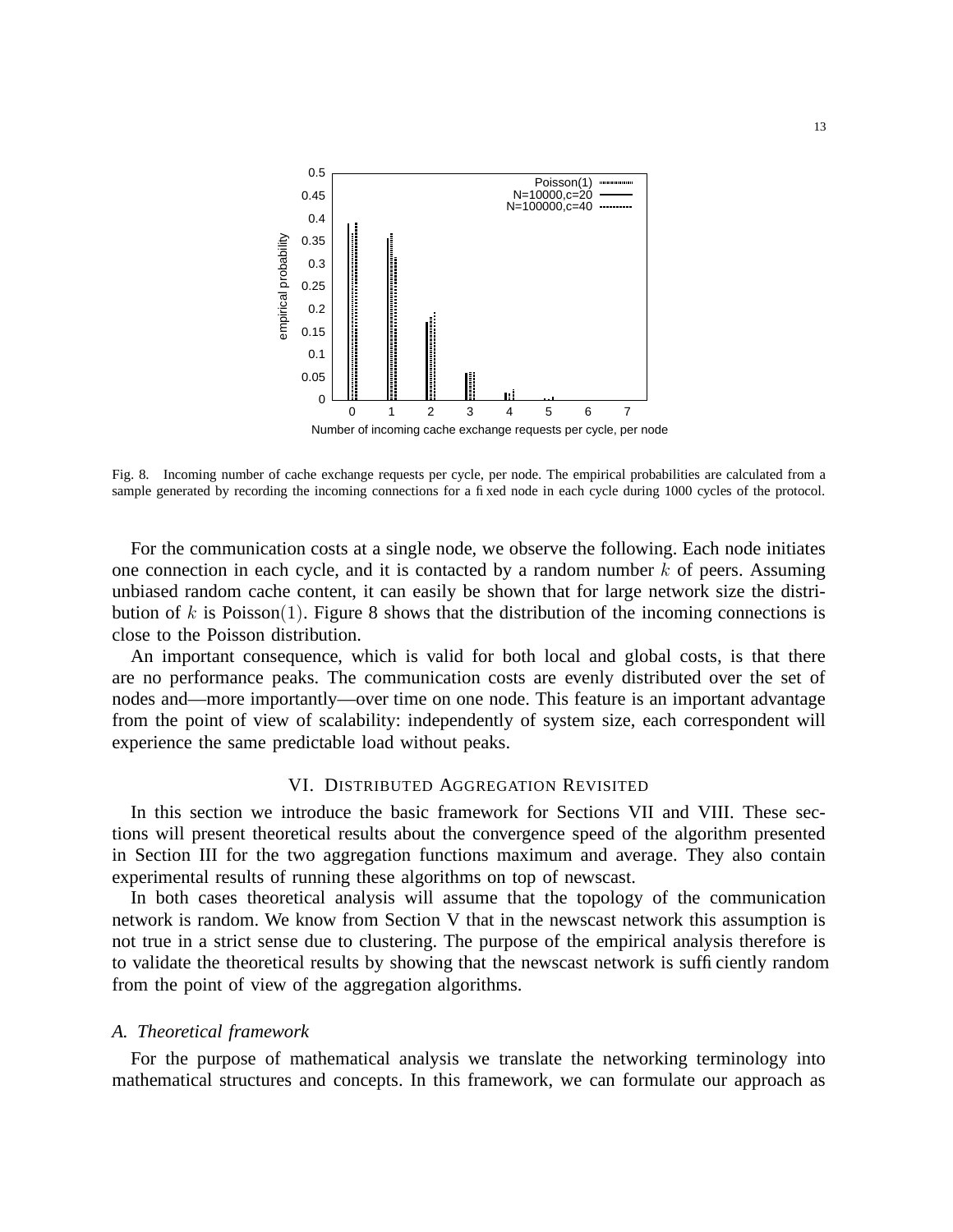```
// vector a is the input
do N times \{(i, j) = getPair()a[i] = a[j] = aggregate(a[i], a[j])}
```
Fig. 9. One cycle of the aggregation algorithm.

follows. We are given an initial vector of numbers  $\mathbf{a}_0 = (a_{0,1} \dots a_{0,N})$ . We shall model this vector by assuming that  $a_{0,1}, \ldots, a_{0,N}$  are independent random variables with identical expected values and a finite variance.

The assumption of identical expected values is not so strong as it seems. The protocols are not sensitive to the ordering of values, so after any permutation of the initial values the statistical behavior remains the same. Starting with random variables  $a_{0,1}, \ldots, a_{0,N}$  with arbitrary expected values, after a random permutation the new value at index  $i$ ,  $b_i$  will have the distribution

$$
P(b_i < x) = \frac{1}{N} \sum_{j=1}^{N} P(a_j < x). \tag{1}
$$

That is, we obtain an equivalent probability model where the distribution of random variables  $b_0, \ldots, b_N$  is identical. Note that the assumption of independence is violated, but—in the case of large networks—only to an insignificant extent.

When considering the network as a whole, one cycle of the aggregation algorithm in Figure 1 (i.e. any wall-clock interval of  $\Delta T$  time units) can be looked at as an algorithm which takes a vector as a parameter and produces a new vector of the same length  $(N)$ . Furthermore, the consecutive cycles of the protocol result in a series of vectors  $a_1, a_2, \ldots$ . The elements of vector  $\mathbf{a}_i$  will be denoted by  $\mathbf{a}_i = (a_{i,1} \dots a_{i,N})$ 

Figure 9 shows one cycle of the aggregation algorithm. Note that all the practical aspects of the overlay topology, synchronization (or the lack of it), distributedness and possible node failures can be modeled by properties and constraints of the method get Pair. The distributed and local nature of the epidemic protocol underlying this model (Figure 1) can be expressed by the constraint that the returned pair cannot be determined (or affected) by some global property of the value vector, like the maximum of the values for instance.

## *B. Implementation with newscast*

Aggregation requires an accessible random peer in regular time intervals. Such a peer is what newscast has to provide. In Figure 1 this requirement is expressed by the method randomPeer; in the global version of the algorithm in Figure 9, it is expressed by the method getPair. There are various ways that newscast can implement these methods. An important observation is that newscast by itself performs two different functions. The first is handling membership management through the exchange of addresses of correspondents when exchanging caches. The second is disseminating information by means of the news items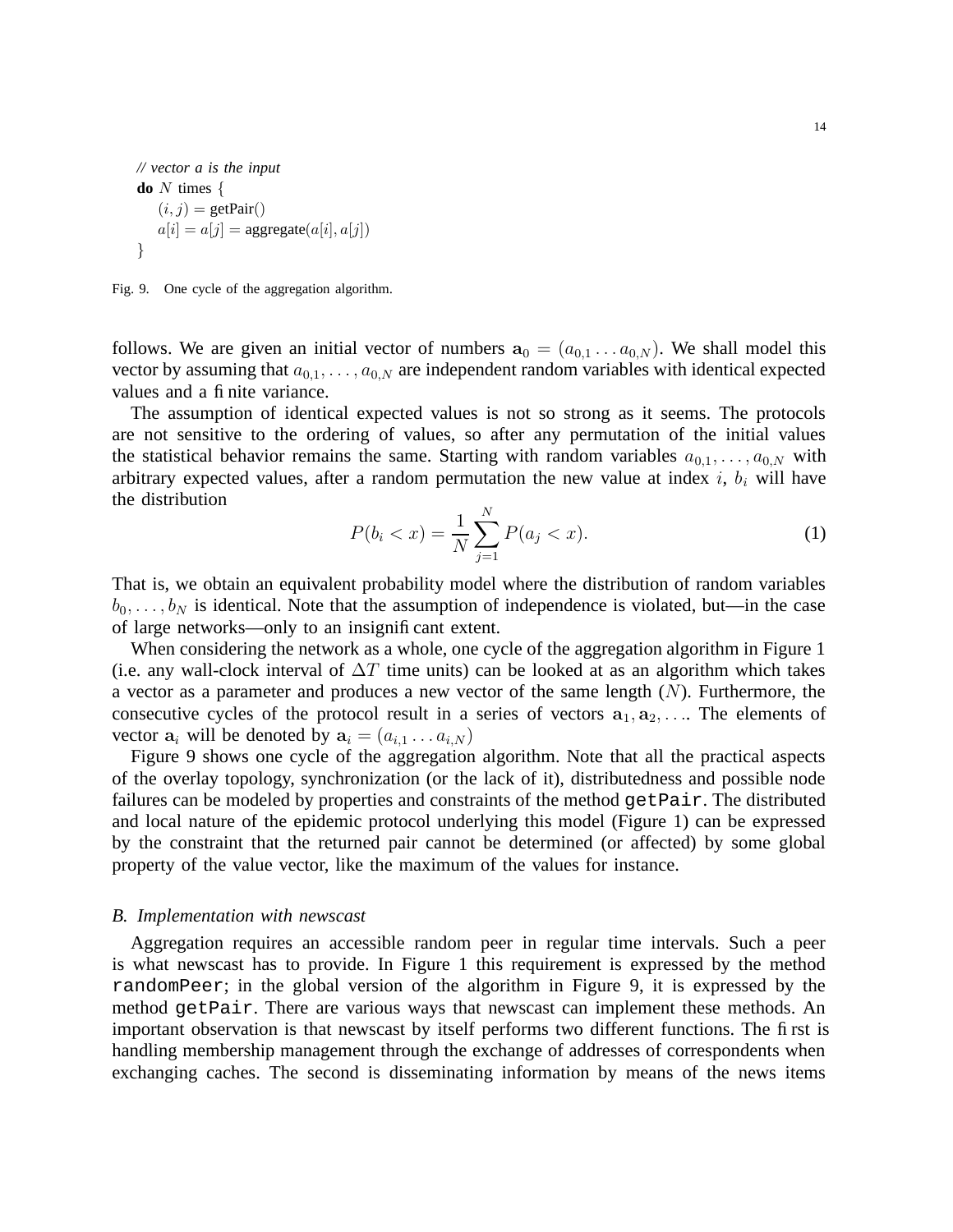contained in the respective caches. The implementation of aggregation methods can either be integrated with the dissemination function of newscast, or kept separate.

The weakest integration is to randomly select one or two peers from a correspondent's current cache, and return that as the result of randomPeer or getPair, respectively. Note that this implementation makes cycle lengths of newscast and aggregation independent, and that they can thus be different.

A stronger integration is to adopt the random peer as selected by the newscast protocol as the one to use for aggregation, but not to make use of newscast's functionality for information dissemination. In this case, the data that is required from the peer is piggybacked with the caches that are sent when the newscast exchange protocol is executed.

The strongest integration is to adopt newscast's random peer selection, and to use the information as stored in that peer's cache for computing the aggregation function itself (i.e. the function aggregate).

In the remaining part of the paper we will assume the simplest and weakest integration, unless explicitly stated otherwise. In other words, we assume that the peer is selected randomly from the cache. We also assume that the cycle length of newscast and aggregation is the same ( $\Delta T$ ). However, we will show that there are ways of implementing aggregation as a newscast application so that its performance is significantly improved and therefore the news dissemination feature of newscast can also play an important role.

# VII. DIFFUSION-BASED AGGREGATION

Let us first discuss the case when aggregate $(x, y) = (x+y)/2$ . We introduce the following notations for empirical statistics:

$$
\mu_i = \mu_{\mathbf{a}_i} = \frac{1}{N} \sum_{k=1}^{N} a_{i,k} \tag{2}
$$

$$
\sigma_i^2 = \sigma_{\mathbf{a}_i}^2 = \frac{1}{N-1} \sum_{k=1}^N (a_{i,k} - \mu_i)^2
$$
 (3)

Only linear operations are performed on the vector elements so without loss of generality we will assume that the common expected value of the elements of  $a_0$  is zero. The purpose of this choice is merely to simplify our expressions. In particular, for any vector a, if the elements of a are independent random variables with zero expected value then

$$
E(\sigma_{\mathbf{a}}^2) = \frac{1}{N} \sum_{k=1}^{N} E(a_k^2).
$$
 (4)

Furthermore, the elementary variance reduction step in which both selected elements are replaced by their average does not change the sum of the elements in the vector so  $\mu_i \equiv \mu_0$  for all cycles  $i = 1, 2, \ldots$  This property is very important because it guarantees that the algorithm does not introduce any errors into the approximation. This means that from now on we can focus on variance. Clearly, if the expected value of  $\sigma_i^2$  tends to zero with i tending to infinity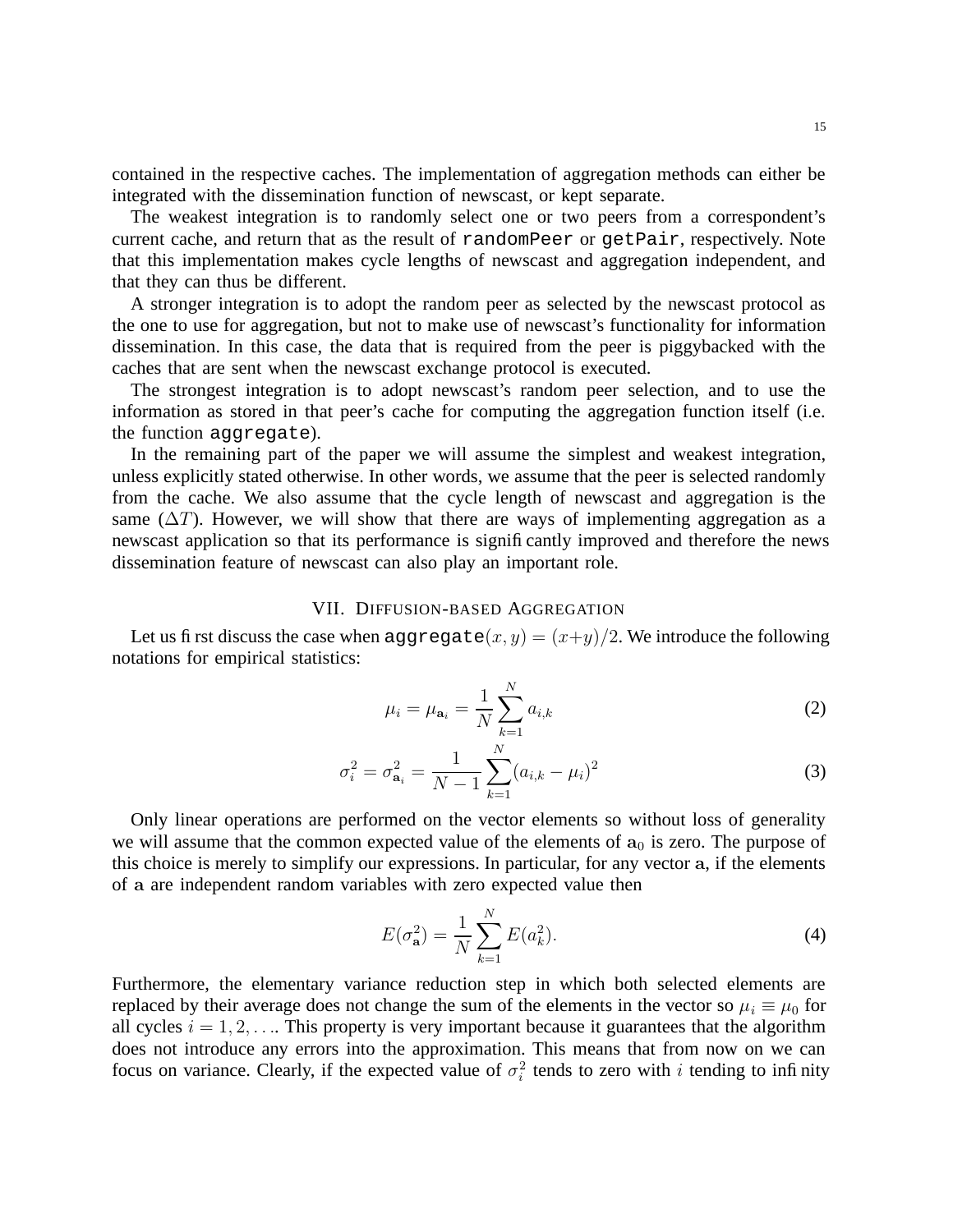then the variance of all vector elements will tend to zero as well so the correct average  $\mu_0$ will be approximated locally with arbitrary accuracy by each node.

Let us begin our analysis of the convergence of variance with some fundamental observations.

*Lemma 1*: Let a' be the vector that we get by replacing both  $a_i$  and  $a_j$  with  $(a_i + a_j)/2$  in vector a. If a contains uncorrelated random variables with expected value 0 then the expected value of the resulting variance reduction is given by

$$
E(\sigma_{\mathbf{a}}^2 - \sigma_{\mathbf{a'}}^2) = \frac{1}{2(N-1)}E(a_i^2) + \frac{1}{2(N-1)}E(a_j^2).
$$
\n(5)

\nclubting gives the fact that if  $a_i$  and  $b_j$  are very small, then  $E(a_j)$ .

*Proof:* Simple calculation using the fact that if  $a_i$  and  $a_j$  are uncorrelated then  $E(a_ia_j)$  =  $E(a_i)E(a_j) = 0.$ 

Considering also (4), an intuitive interpretation of this lemma is that after an elementary variance reduction step both participating nodes will contribute only approximately the half of their original contribution to the overall expected variance, provided they are uncorrelated. In the extreme case of maximal correlation ( $a_i \equiv a_j$ ) the variance reduction is zero. From this it can be seen that the assumption of uncorrelatedness is crucial.

In order to derive reduction rates for particular implementations of  $getPair$ , we introduce a simplifying assumption:

$$
E(\sigma_{\mathbf{a}}^2 - \sigma_{\mathbf{a}'}^2) \approx \frac{1}{2N} E(a_i^2) + \frac{1}{2N} E(a_j^2).
$$
 (6)

This formula will be applied instead of (5). This is completely harmless because it reduces the reduction we consider and also because if  $N$  is large, the difference is insignificant. This simplification serves the purpose of making our formulas more elegant.

First let us define random variable  $\phi_k$  to be the number of times index k was selected as a member of the pair returned by getPair during the calculation of  $a_{i+1}$  from the input  $a_i$ (i.e. during one cycle). In networking terms,  $\phi_k$  is the number of peer communications node  $k$  was involved in during cycle  $i$ .

*Theorem 1:* Let us assume that getPair has the following properties.

- 1) Each pair of values selected by the index pairs returned by each call to getPair are uncorrelated.
- 2) The random variables  $\phi_1, \ldots, \phi_N$  are identically distributed. Let  $\phi$  denote a random variable with this common distribution.
- 3) After  $(i, j)$  is returned by getPair the number of times i and j will be selected by the remaining calls to getPair has identical distribution.

Then the expected value of variance reduction during one cycle is given by

$$
E(\sigma_{i+1}^2) \approx E(2^{-\phi}) \frac{1}{N} \sum_{k=0}^{N} E(a_{i,k}^2) = E(2^{-\phi}) E(\sigma_i^2)
$$
 (7)

*Proof:* The proper formal proof is long and technical but the following informal description is sufficient to reproduce it. The basic idea is thinking of the value  $E(\hat{q}_{i,k})/N$  as a quantity of some material. Equation (6) tells us that each time index  $k$  is selected we loose half of the material, if the value of the selected peer is uncorrelated to that of  $k$ , and the remaining material will be divided among the locations. Using assumption 3 we can observe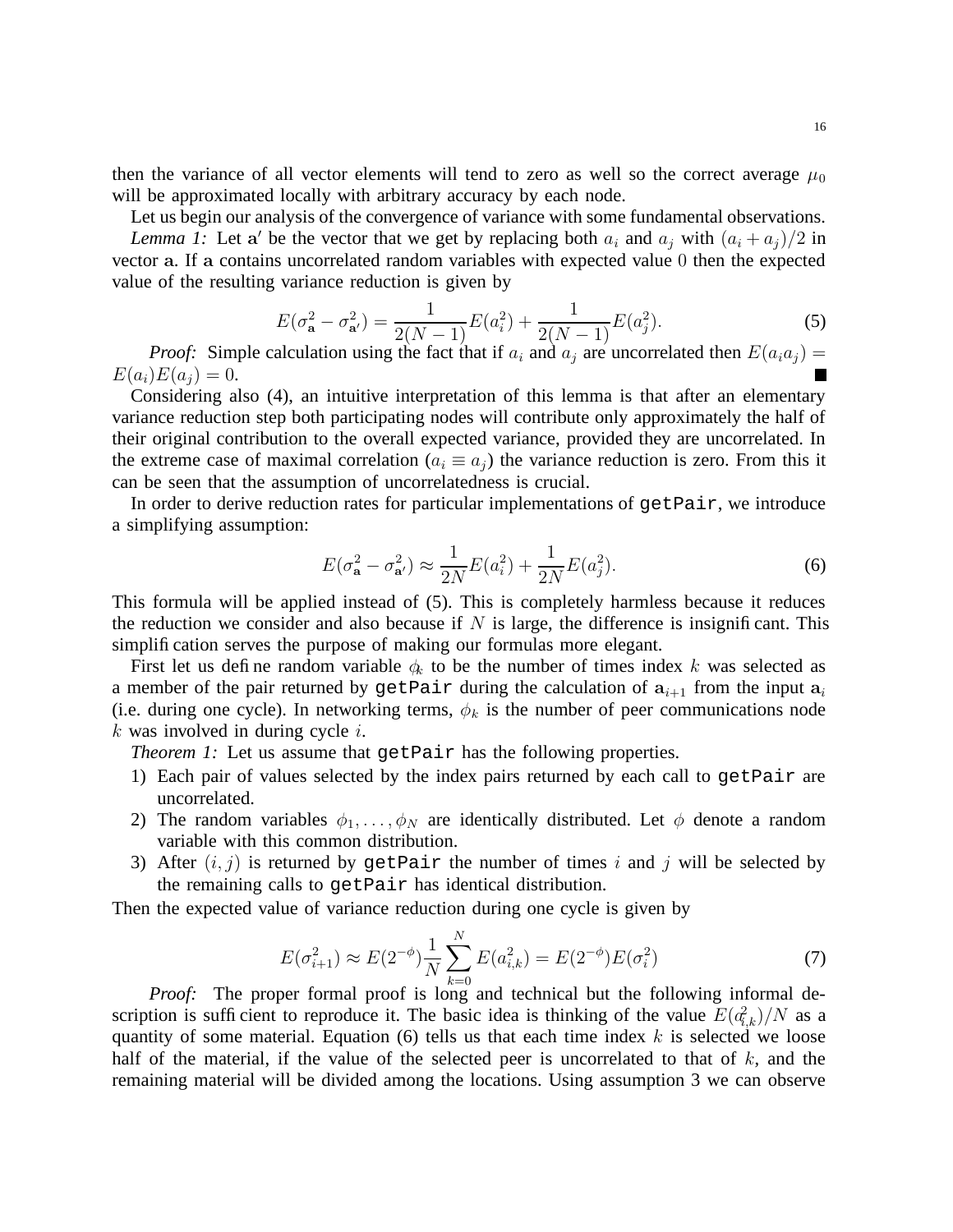that it does not matter where a given piece of the original material ends up, it will have the same chance of loosing its half then the proportion that stays at the original location. That means that the original material will lose its half as many times on average as the expected number of selection of k by getPair, hence the term  $\frac{1}{N}E(2^{-\phi_k})E(a_{i,k}^2) = \frac{1}{N}E(2^{-\phi})\overline{E}(a_{i,k}^2)$ . Applying this for all  $k$  and summing up the terms we have the proof.

From this result it is clear that  $\phi$  plays a key role, defining fully the rate at which the variance is reduced in each cycle. We have seen in the previous section that in the case of newscast  $\phi$  can be approximated by  $\phi = 1 + \phi'$  where  $\phi'$  has the Poisson distribution with parameter 1, that is, for  $j > 0$ 

$$
P(\phi = j) = P(\phi' = j - 1) = \frac{1}{(j - 1)!}e^{-1}.
$$
\n(8)

and  $P(\phi = 0) = 0$ . This is the probability distribution which describes the number of times a correspondent participates in a newscast information exchange. Furthermore, this distribution is independent of  $N$ , the network size. The implementation of diffusion-based averaging on top of newscast as described in Section VI-B implies the same distribution. Substituting this into the expression  $E(2^{-\phi})$  we get

$$
E(2^{-\phi}) = \sum_{j=1}^{\infty} 2^{-j} \frac{1}{(j-1)!} e^{-1} = \frac{1}{2e} \sum_{j=1}^{\infty} \frac{2^{-(j-1)}}{(j-1)!} = \frac{1}{2e} \sqrt{e} = \frac{1}{2\sqrt{e}}.
$$
 (9)

Since the dynamics of the newscast protocol define a non-trivial complex network, we have to verify the assumptions of Theorem 1 empirically. On one hand, we have seen that in the newscast communication network there is significant clustering which might hurt the assumption of uncorrelatedness. On the other hand, the average path length in the network is low and the network itself changes constantly. These properties are useful to break possible correlations.

Figure 10 illustrates the behavior of the diffusion-based averaging protocol on top of newscast. The implementation of diffusion-based averaging is as described in Section VI-B. Cycle 0 corresponds to the first cycle of the averaging protocol, not newscast. The newscast network was already converged when starting averaging.

The figure compares the observed variance reduction with the theoretically predicted rate  $1/(2\sqrt{e})$ . The network size is  $N = 10^6$ , the output of a single run is shown. We can see that in the first cycle the observed rate matches the theoretically predicted rate. This is due to the fact that the values stored at each node were initialized in an uncorrelated way. The consecutive execution of the protocol introduces correlation.

It is clear from the observed data that this correlation seems to reduce dramatically at a threshold of approximately  $c = 20$ . But even with  $c = 20$  the variance reduction rate is acceptable, although drifts away from the theoretically predicted rate. With  $c = 40$  the theoretical prediction has an acceptable accuracy which indicates that—besides taking care of membership management—from the point of view of this protocol the newscast layer can provide a sufficiently random sampling of available peers.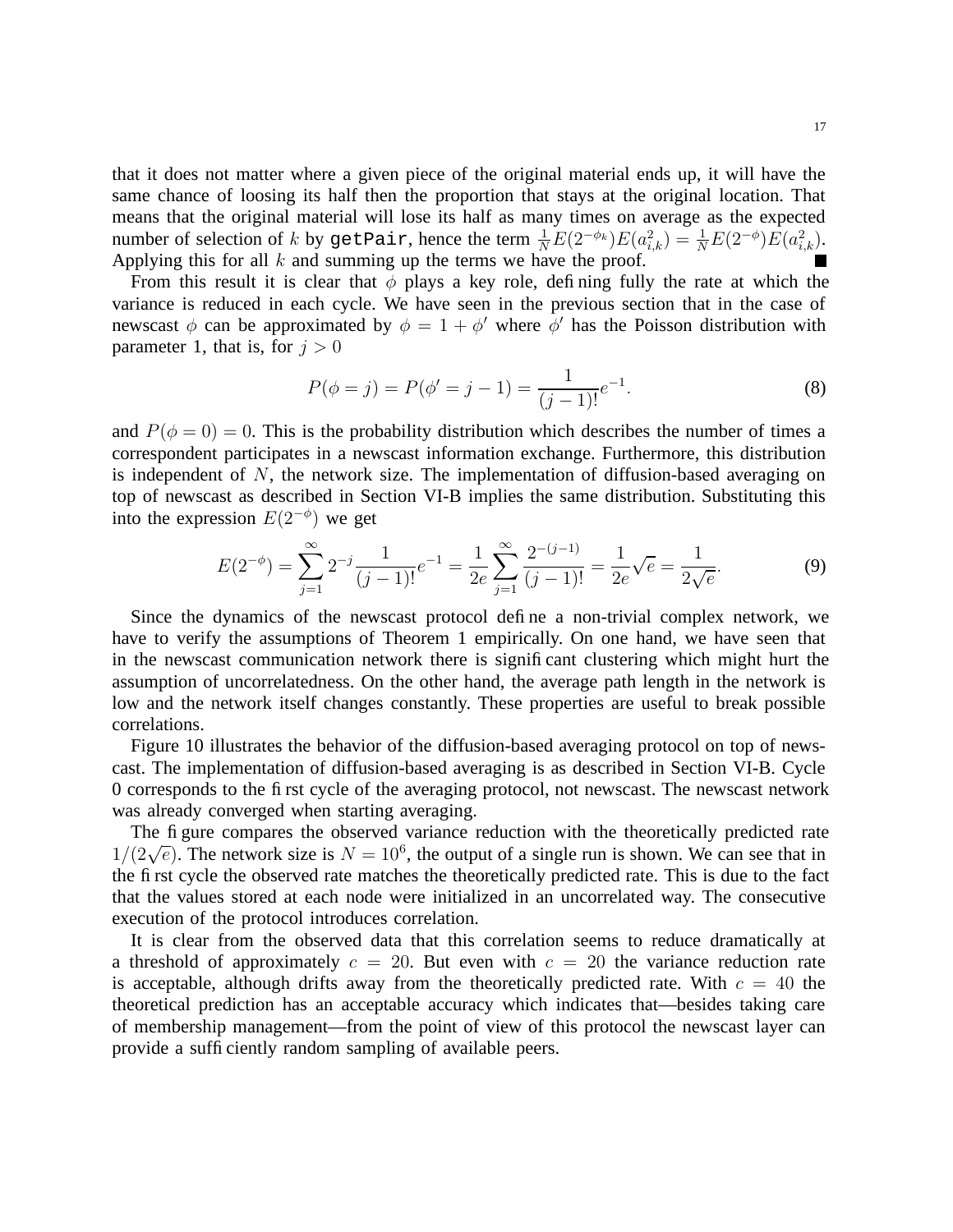

Fig. 10. The variance reduction rate  $(\sigma_{i+1}^2/\sigma_i^2)$  as a function of consecutive cycles of the averaging protocol on a dynamic newscast network. The dotted line is at  $1/(2\sqrt{e})$ , the theoretically predicted rate.  $N = 10^6$ .

## VIII. EPIDEMIC-BASED AGGREGATION

Here we discuss the case when aggregate $(x, y) = \max(x, y)$ . We would like to approximate the speed at which the maximum becomes known by the nodes in the newscast network. Considering the simple implementation on top of newscast, as described in Section VI-B, it is easy to see that the dynamics of this process is completely identical to that of broadcasting by means of the push-pull anti-entropy epidemic protocol [1]. The reason is that it is guaranteed that the overall maximum will be advertised by all nodes once they see it. Of course, if many nodes hold the maximal value originally, the process is even faster. In the following we assume that the maximum is unique.

We present a simple model of push-pull epidemic broadcast based on the models of push and pull epidemic broadcasts presented in [1]. Let us assume that method randomPeer in Figure 1 returns an unbiased sample of the whole network. Let  $p_i$  denote the probability that a fixed node does not know the maximum at cycle 0. If the maximum is unique originally (in cycle 0), then  $p_0 = 1 - 1/N$ . Let us express  $p_{i+1}$  as a function of  $p_i$ . Clearly, a node will not know the maximum in cycle  $i + 1$  (1) if it did not know it in cycle i, (2) the peer node it chose as a contact did not know it either (pull) and (3) no peer nodes that knew the maximum contacted the node (push). Formally we can write this as

$$
p_{i+1} = p_i p_i \left( 1 - \frac{1}{N} \right)^{N(1-p_i)} \tag{10}
$$

From this equation it follows that

$$
p_{i+1} < p_i^2 < p_0^{2^{i+1}} = \left(1 - \frac{1}{N}\right)^{2^{i+1}} \tag{11}
$$

This result suggests that  $p_i$  decreases super-exponentially fast.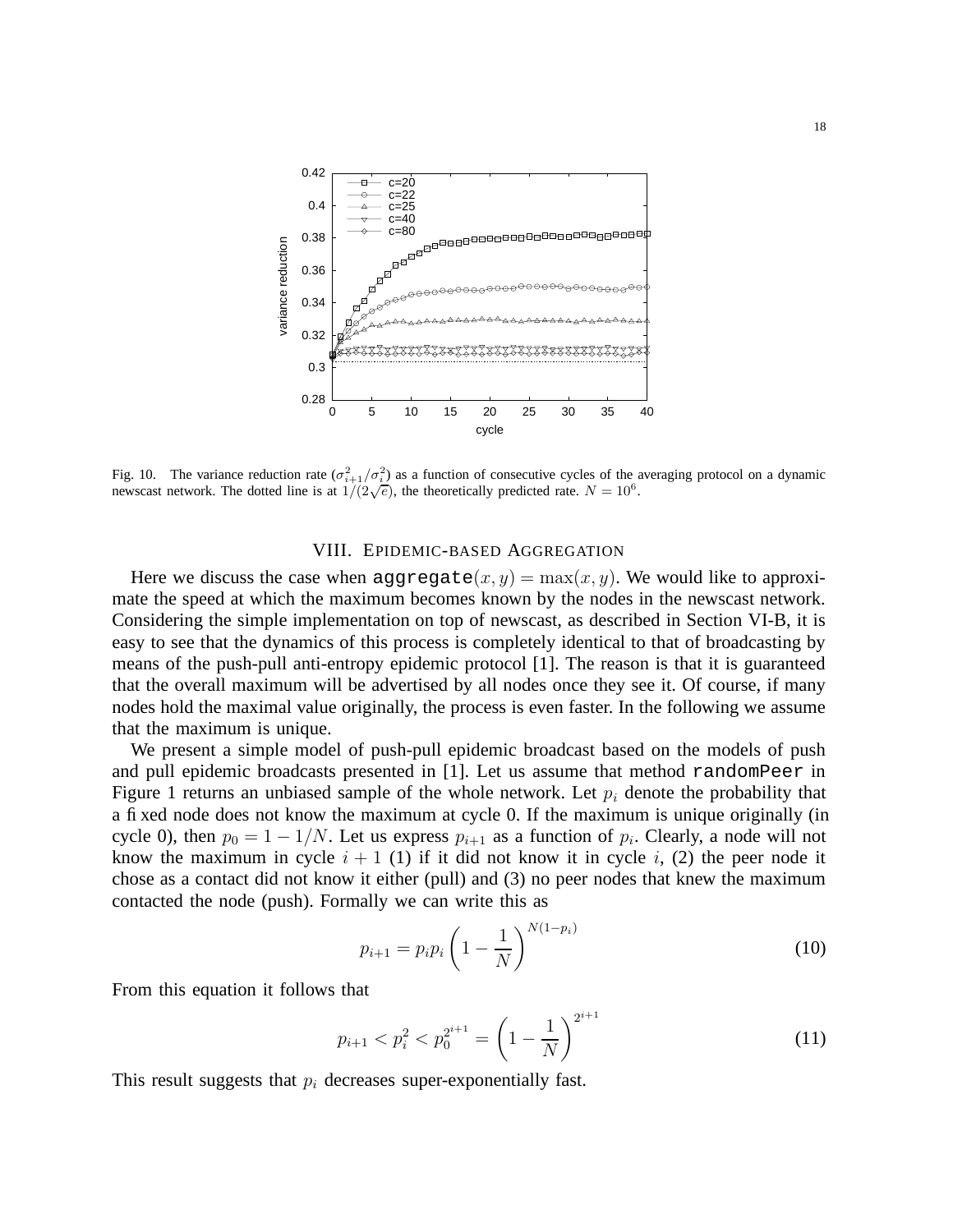

Fig. 11. The proportion of nodes which have not learned about the maximum, as a function of consecutive cycles of the maximum finding protocol.  $N = 10^5$ , points are averages of 50 runs. Standard deviation is not shown, it is several orders of magnitude lower than the average.

Note that these results make the fundamental assumption that a random sample of the members of the network is available. In the original anti-entropy protocol this assumption holds because a complete list of members at each node is available. Clearly, in newscast it is not evident that this assumption is fulfilled with a reasonable accuracy. For this reason empirical validation is necessary.

Figure 11 shows the convergence of  $p_i$  when newscast is used as a source of random peers. In all cases we can see that the convergence speed is faster than exponential. Somewhat surprisingly, we see that convergence is much faster than predicted by the model in (10). The reason is that the model assumed that in cycle  $i + 1$  each node communicates its value from cycle *i*. However, in reality, it is possible that when a node contacts its peer in cycle  $i + 1$ , it has already completed information exchange steps with other peers in the same cycle, as a passive partner. This way, it is possible that it learns about the maximum in cycle  $i + 1$  and passes this knowledge on in the same cycle, an effect the model does not account for.

# IX. APPLICATIONS IN NETWORK MONITORING AND CONTROL

So far we have introduced the concept of newscast computing and analyzed two simple algorithms for calculating the average and finding the maximum. Now we will demonstrate that these algorithms can be used for monitoring network size, measuring the total amount of resources, or distributing alarm signals.

*1) Determining the Size of a Network:* In Section III we briefly mentioned the possibility of finding the number of nodes in a network by calculating the average of a *peak distribution*  $x = (1, 0, \ldots, 0)$ , that is, the distribution where one node holds the value 1 and all the others hold 0, and using  $1/\overline{x}$  as an estimate of the network size N. Now we will take a closer look at this method.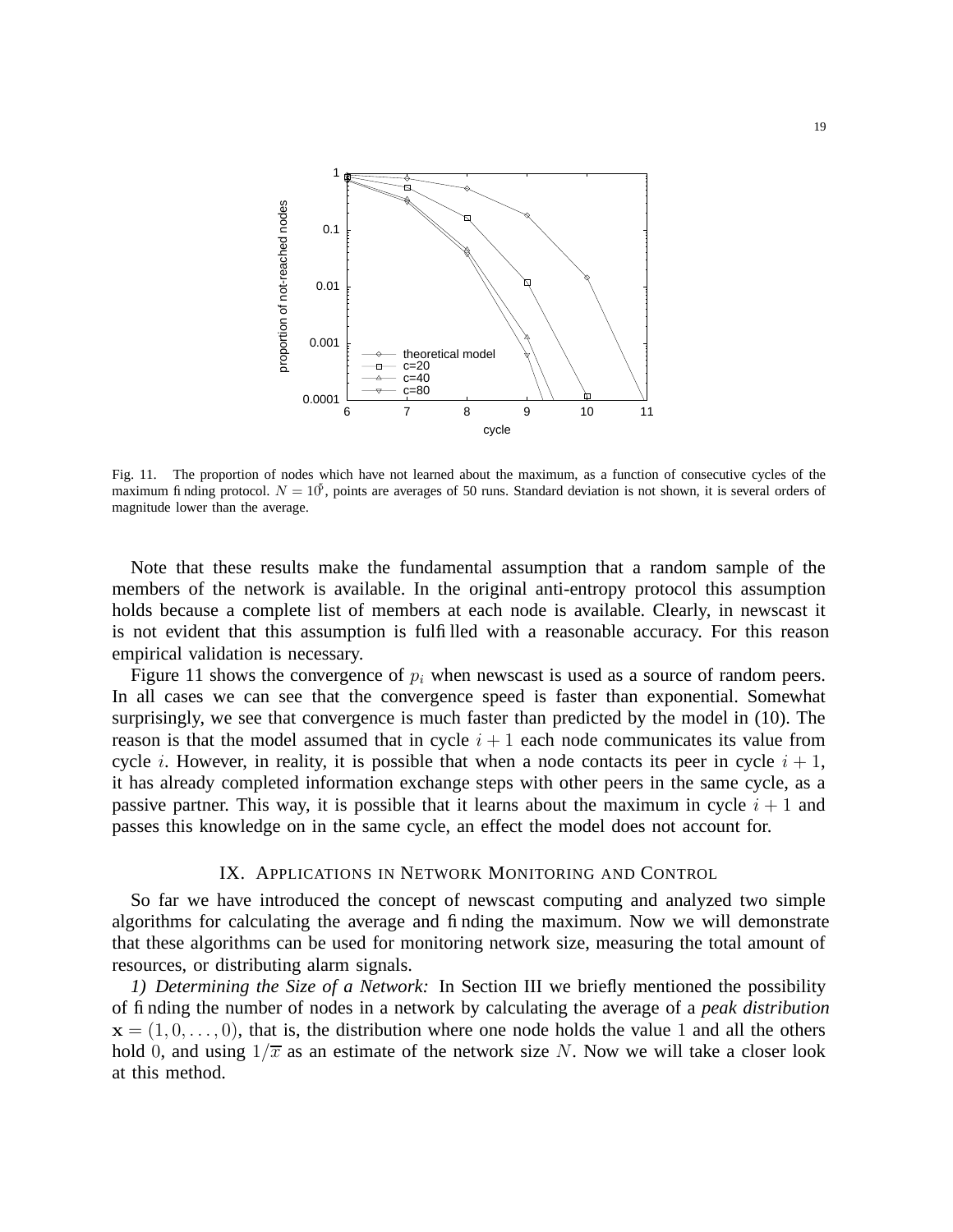

Fig. 12. The proportion of nodes that know the exact network size as a function of the number of cycles  $k$  and network size N. Consecutive lines (from left to right) correspond to networks with  $2^{10}, 2^{11}, \ldots, 2^{20}$  nodes.

The averaging algorithm that we have analyzed in depth in Section VII has two nice properties: (1) the average of all node values does not change with the number of cycles, and (2) the variance is dropping at rate  $\alpha^k$ , where k denotes the number of cycles, and  $\alpha$ is slightly smaller than 0.4 (see Figure 10). In other words, when the averaging algorithm is applied to the peak distribution, node values converge exponentially fast to  $1/N$ . To get an idea about the actual performance of this approach we have run a number of experiments using the idealized averaging algorithm from Figure 9, where the getPair method returns two randomly selected nodes. We have focused on two aspects: accuracy and speed.

First, we looked at how the number of cycles affects the number of nodes that know the *exact* size of the network. The averaging algorithm was applied to networks of size varying between  $2^{10}$  and  $2^{20}$  nodes. After every cycle all nodes whose values (after rounding) were equal to the size of the network were counted. Each experiment was repeated 100 times and results were averaged. They are shown in Figure 12. We can see that for networks with size ranging from  $2^{10}$  to  $2^{20}$  nodes there are about 25-45 cycles needed for full convergence to the exact value N. (More precisely, as we represent real numbers by standard 64-bit floats, the "exact value" means here the result of rounding to the closest integer.)

Although it is quite impressive that one can find the exact number of nodes with help of a simple averaging algorithm, in practice much smaller accuracy is sufficient (e.g., 1%). To get a better insight into the relation between this limited accuracy and the number of required cycles we run simulations until *all* the nodes knew the approximate network size. Again, for each setting 100 runs were performed. The results are summarized in Figure 13. We can see that the average number of required iterations dropped from 25-45 to 20-32.

Notice that due to its fast convergence rate, the averaging algorithm can be regularly restarted on a fresh peak distribution (e.g., every 100 cycles). In this way all the nodes are constantly aware of the network size.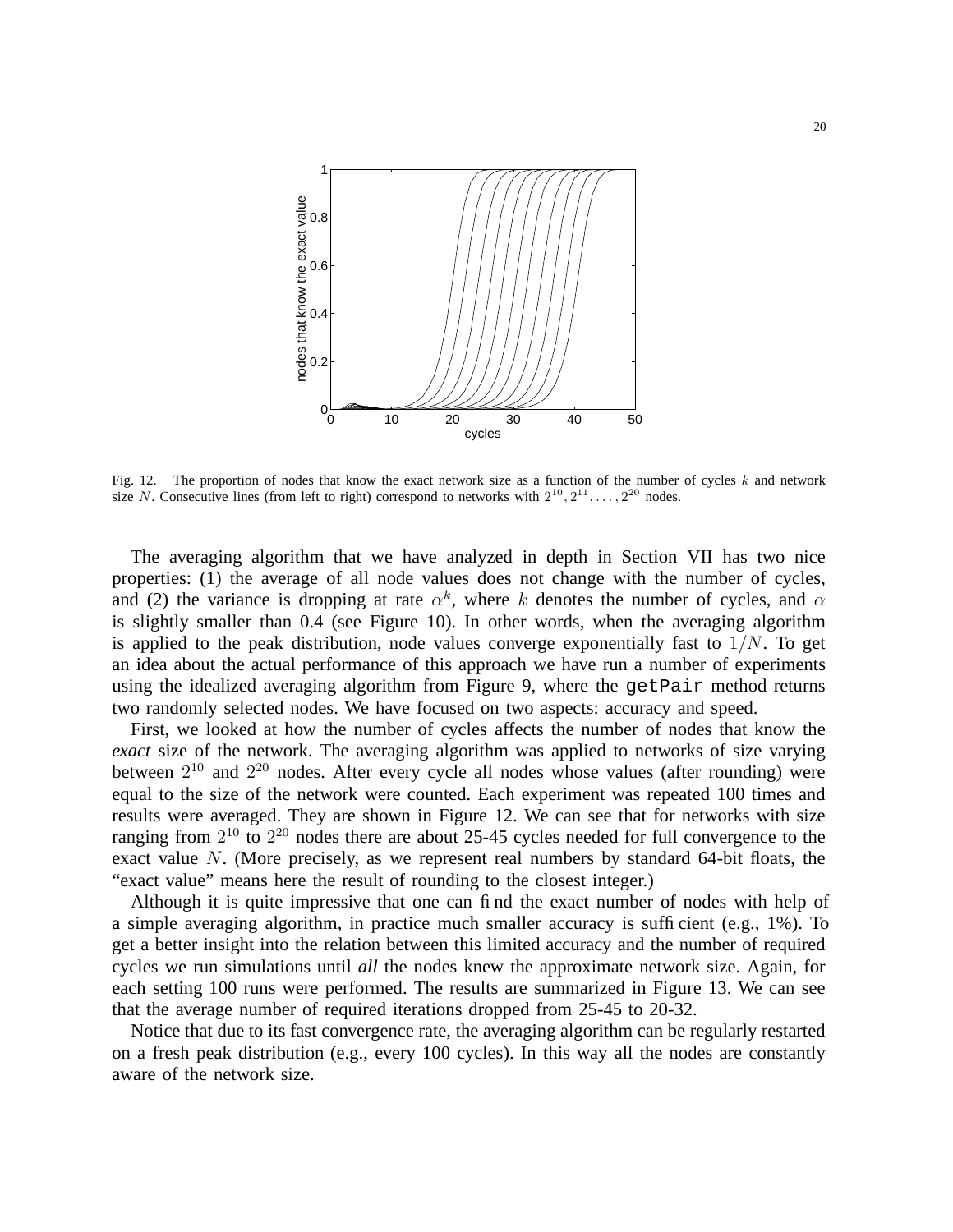

Fig. 13. The number of cycles needed for all agents to learn the approximated network size. Boxes have lines at the lower quartile, median, and upper quartile values. The whiskers (lines extending from each end of the box) show the extent of the rest of the data. Outliers are data with values beyond the ends of the whiskers.

*2) Monitoring Total Amount of Resources:* A simple equation:  $\sum x = N\overline{x}$  now has an important implication: once we know how to find N and the average  $\overline{x}$ , we immediately know how to find the sum of  $x$ 's. And in the light of results presented in the previous sections we already know that both ingredients (i.e. N and  $\overline{x}$ ) can be found in a small number of cycles and with an arbitrary accuracy. Therefore, we have an efficient algorithm that can be used for finding the sum of all values that are stored by nodes.

In the context of network monitoring it means that one can constantly measure the total load of all the nodes, the total capacity of their disk drives, the total number of files or amount of data stored, etc.

*3) Monitoring Migration of Agents:* Yet another application of aggregation algorithms for network maintenance is measuring the number of agents that joined the network within the last *epoch*. By an epoch we mean here a fixed number of cycles (e.g., 1000). Counting agents that joined the network is simple: every agent has to keep one bit of information: 1, if it joined the network within the current epoch; 0, otherwise. At the end of every epoch the sum of these bits is found, and 1's are set to 0's.

Combining this information with the network size one can calculate the number of agents that left the network during the epoch. This way the fluctuation of the network can be monitored.

An additional mechanism could be built-in into every agent: whenever the number of failures that are observed by a single agent exceeds a certain threshold, this agent may rise an alarm.

*4) Alarm Processing:* As a next example, consider the problem of efficiently broadcasting an alarm signal. As we mentioned, broadcasting is just a special case of computing and disseminating the maximum value across the network. In particular, we let  $a_0 = (a, 0, \ldots 0)$ where  $a \neq 0$  denotes the alarm value generated by node 1. In this example, we assume the strongest integration between newscast and aggregation. In other words, we base aggregation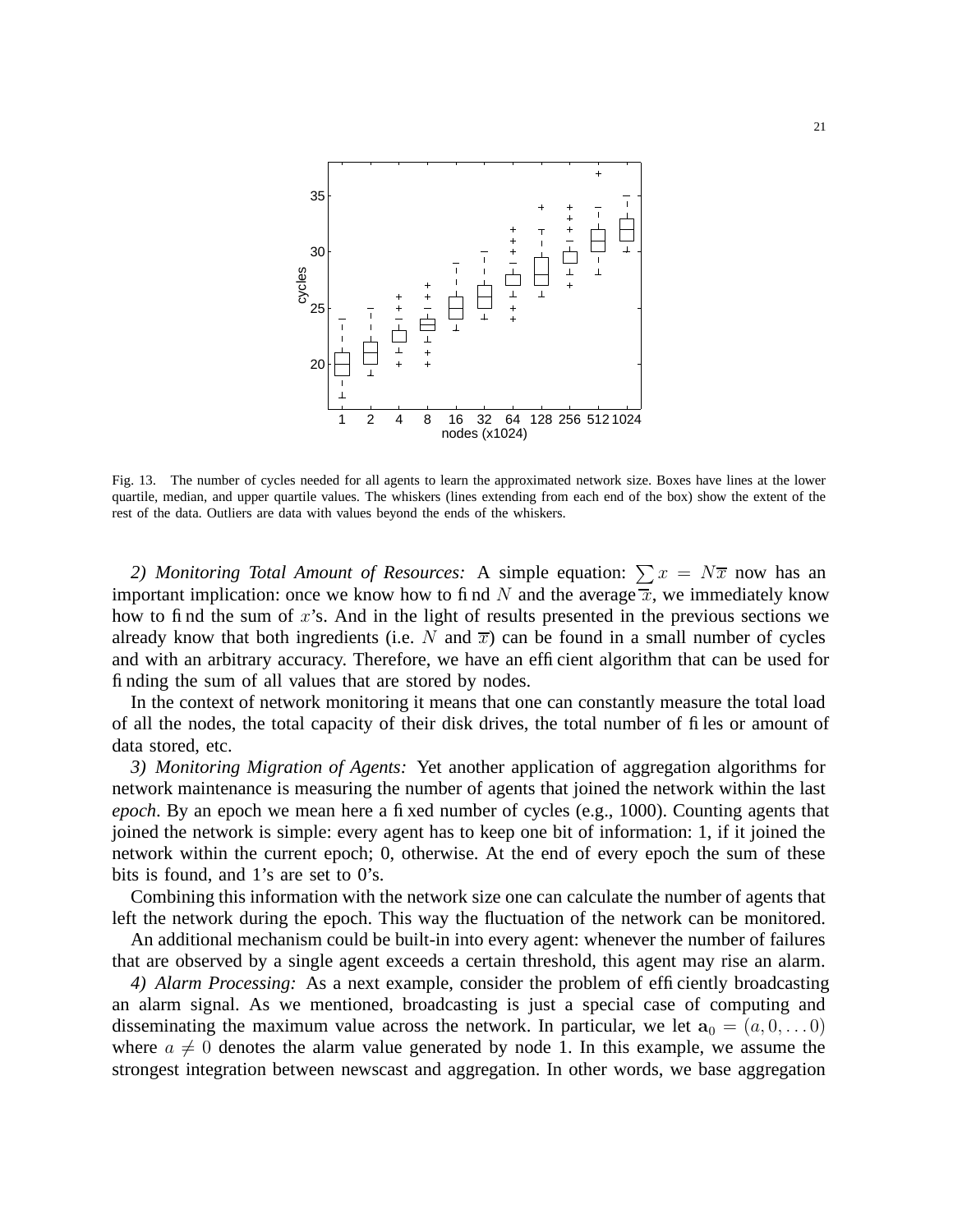(i.e. broadcasting) on the values contained in the cached news items. Whenever  $q$ etNews() is called, the current alarm value (which is either 0 or  $a$ ) is passed as news item to the underlying correspondent, who subsequently stores it in its cache. Likewise, when a correspondent calls newsUpdate(), it passes all  $c$  news items stored in its cache to its associated agent. If  $v_i$  denotes the value of the  $i^{th}$  news item, then the agent will adjust its current value to  $\max\{v_1, \ldots, v_c\}.$ 

We already showed that broadcasting can be done super-exponentially fast. However, this dissemination speed comes at a price: there are many nodes that receive the alarm value more than once. We can improve this situation by taking the age of a cached news item into account. Whenever a news item is subject to a cache exchange, its age is incremented by 1.

Instead of randomly selecting a peer from the cache, a node adopts the following selection policy. If a node has already seen the alarm signal, it will give preference to a peer whose cached news item (1) has value 0, and (2) is young. The reasoning is that most likely this peer has not yet seen the alarm signal, whereas other peers with a zero-valued, but old news item are more likely to have already been contacted.

For the same reason, if a node is yet unaware of an alarm, it will give preference to a peer whose cached news item is old. Note that the cache of nodes who are unaware of an alarm contains only zero-valued news items.

The effect of this *selective push-pull policy* can be observed in Figure 14(a). The z-axis shows the average number of delivered alarm signals per node. The x-axis shows the *pull threshold*, which is relevant only for a node that is unaware of the alarm. The pull threshold is the minimal age that a news item should have before its associated peer will be contacted. Note that the pull threshold does not affect the average number of delivered alarm signals: no node will ever see the value more than once. Likewise, the y-axis shows the *push threshold*, which is relevant only for nodes that already have seen the alarm. The push threshold is the maximum age a news item can have in order to for its associated peer to be contacted. From this figure, it can be seen that the push threshold is indeed the only factor for determining the average number of delivered alarm signals per node.

Lowering the number of deliveries comes at a price: the number of cycles needed to disseminate the alarm to all nodes increases. Again, it is the push threshold that is the dominant factor, as shown in Figure 14(b). In this case, the z-axis shows the number of cycles needed to deliver the alarm to all nodes. The x-axis shows the push threshold; the y-axis the pull threshold.

# X. CONCLUSIONS

We introduced newscast computing, a general framework for distributed information processing. The core of newscast computing is formed by the newscast protocol, which offers membership management and information dissemination services to distributed applications. Within this framework we developed several algorithms for data aggregation (averaging, counting, summing) and information dissemination (propagation of extreme values or alarms). Using an idealized model we were able to provide statistical analysis of the main properties of these algorithms, namely convergence rate and accuracy. It turned out that the averaging algorithm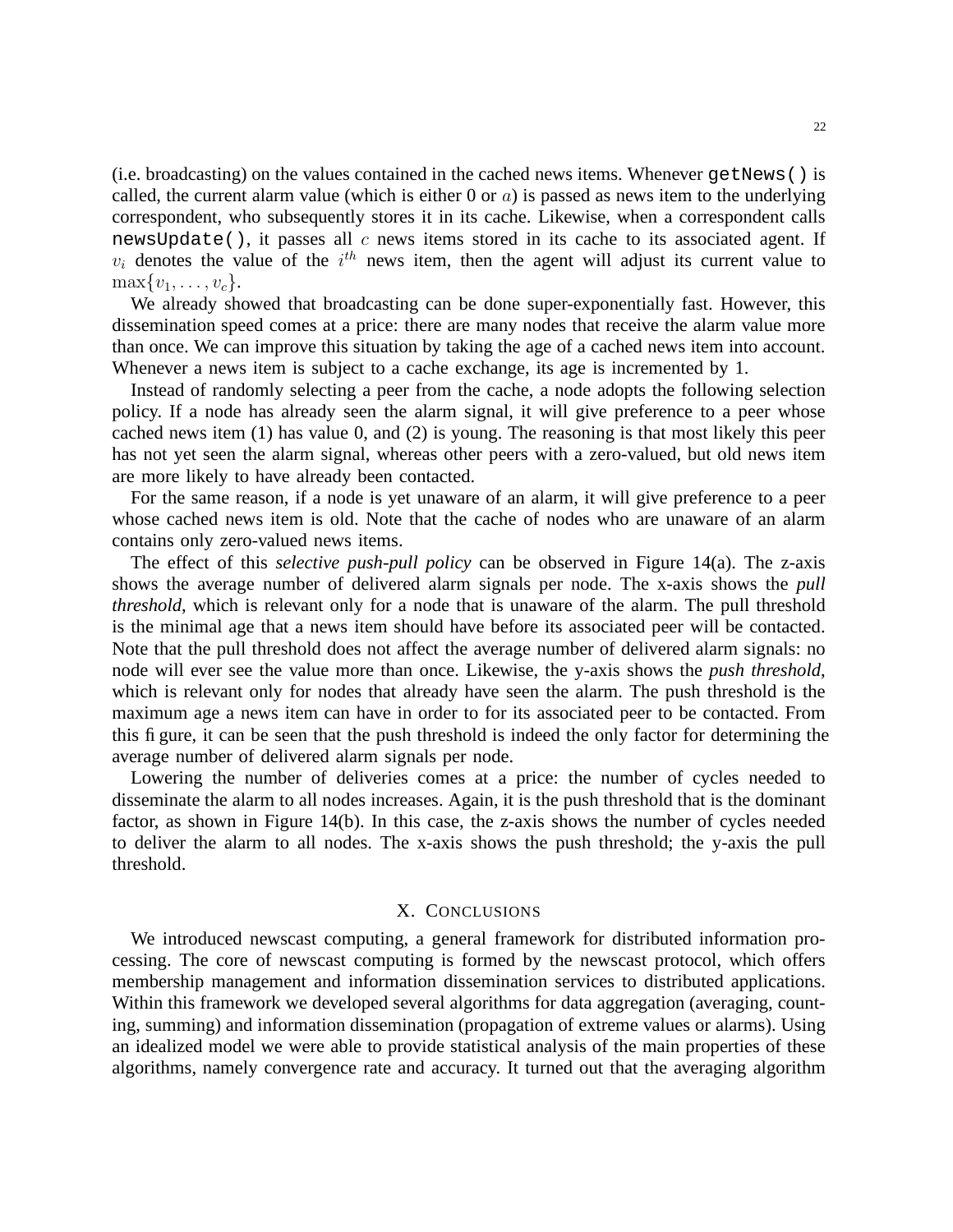

(a) The average number of delivered alarms per node.



(b) The dissemination speed of an alarm signal.

Fig. 14. Performance of alarm signal propagation.

converges exponentially fast to the (exact) average, whereas single values (e.g., maximum) can be propagated in epidemic style super-exponentially fast. Numerous experiments with the actual implementation of the newscast model fully confirmed these theoretical findings.

A combination of the newscast protocol with aggregation algorithms resulted in a very robust, scalable, adaptive, and yet very simple and efficient solution of typical network monitoring problems: finding the network size, measuring migration of nodes (counting nodes that join and leave the network), estimating the average load, or fast propagation of alarms. Modest memory and CPU requirements make our solution particularly suitable for monitoring huge networks of small computing devices like mobile phones, PDA's or sensors, where a fully decentralized approach seems to be inevitable.